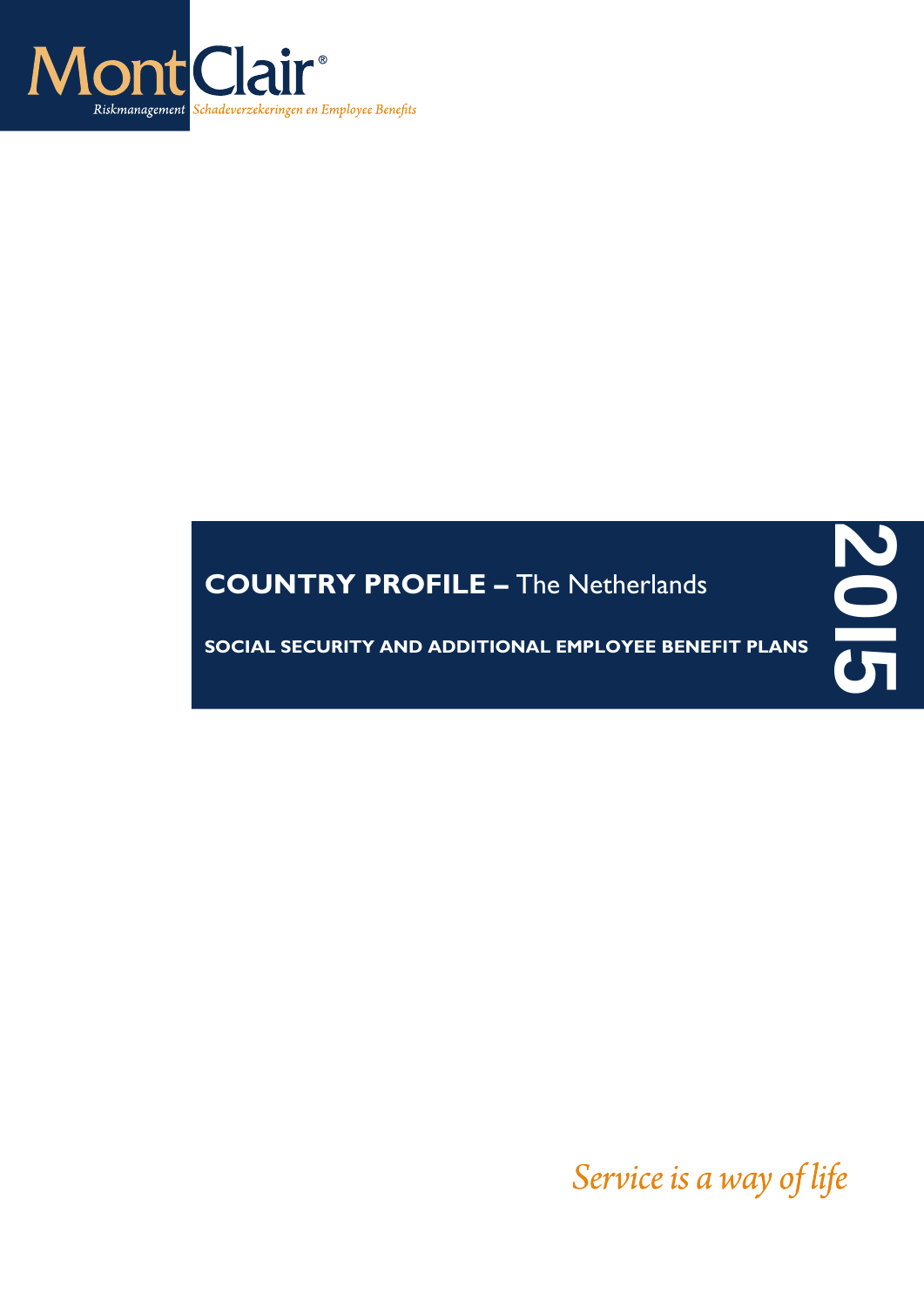

# **INDEX**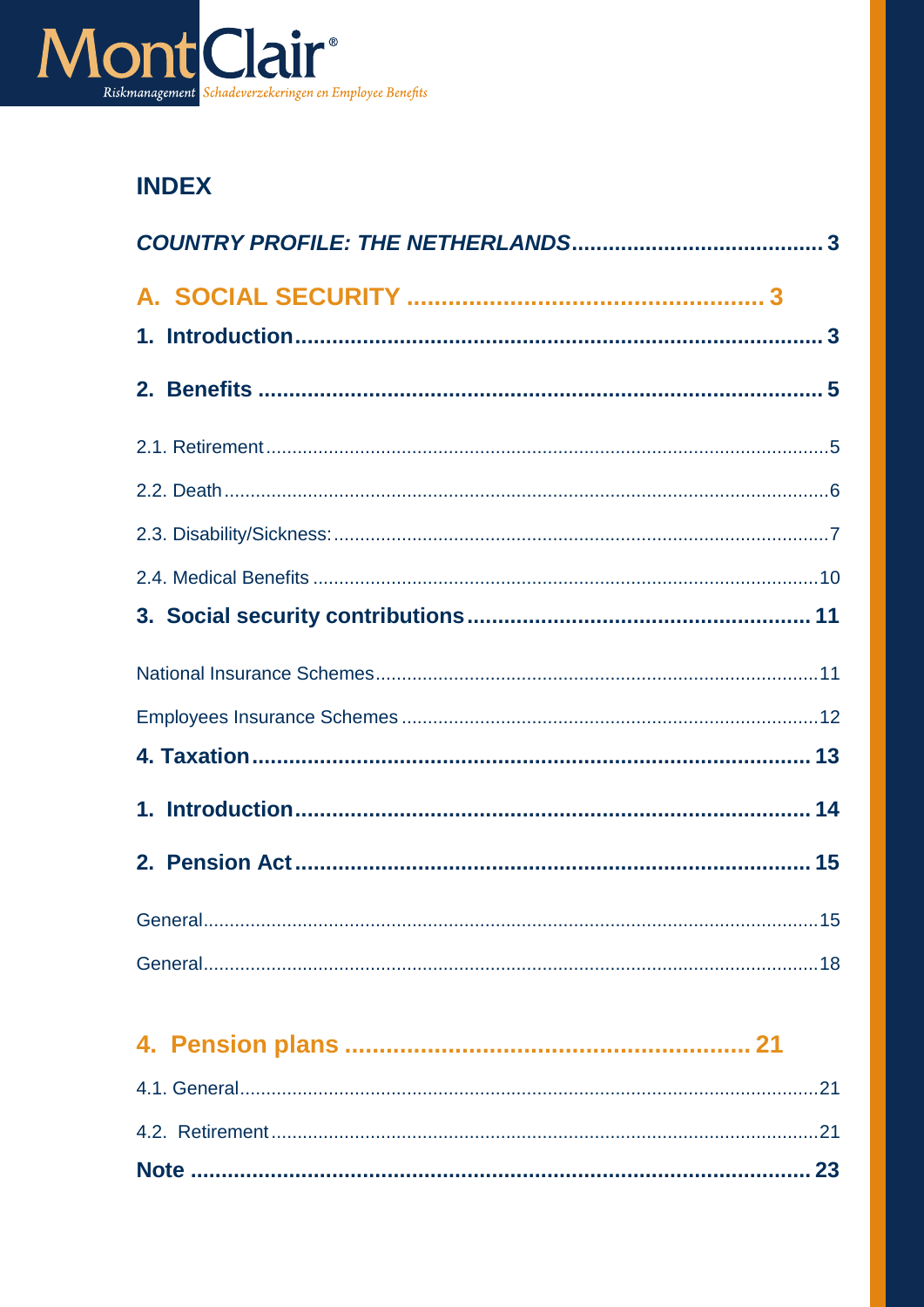

| This amendment of the act has therefore consequences for |
|----------------------------------------------------------|
|                                                          |
|                                                          |
|                                                          |
|                                                          |
|                                                          |
| 8. Transfer of pension value at switching jobs 40        |
|                                                          |
| 10. The Insurance and Investment Markets  41             |
|                                                          |
|                                                          |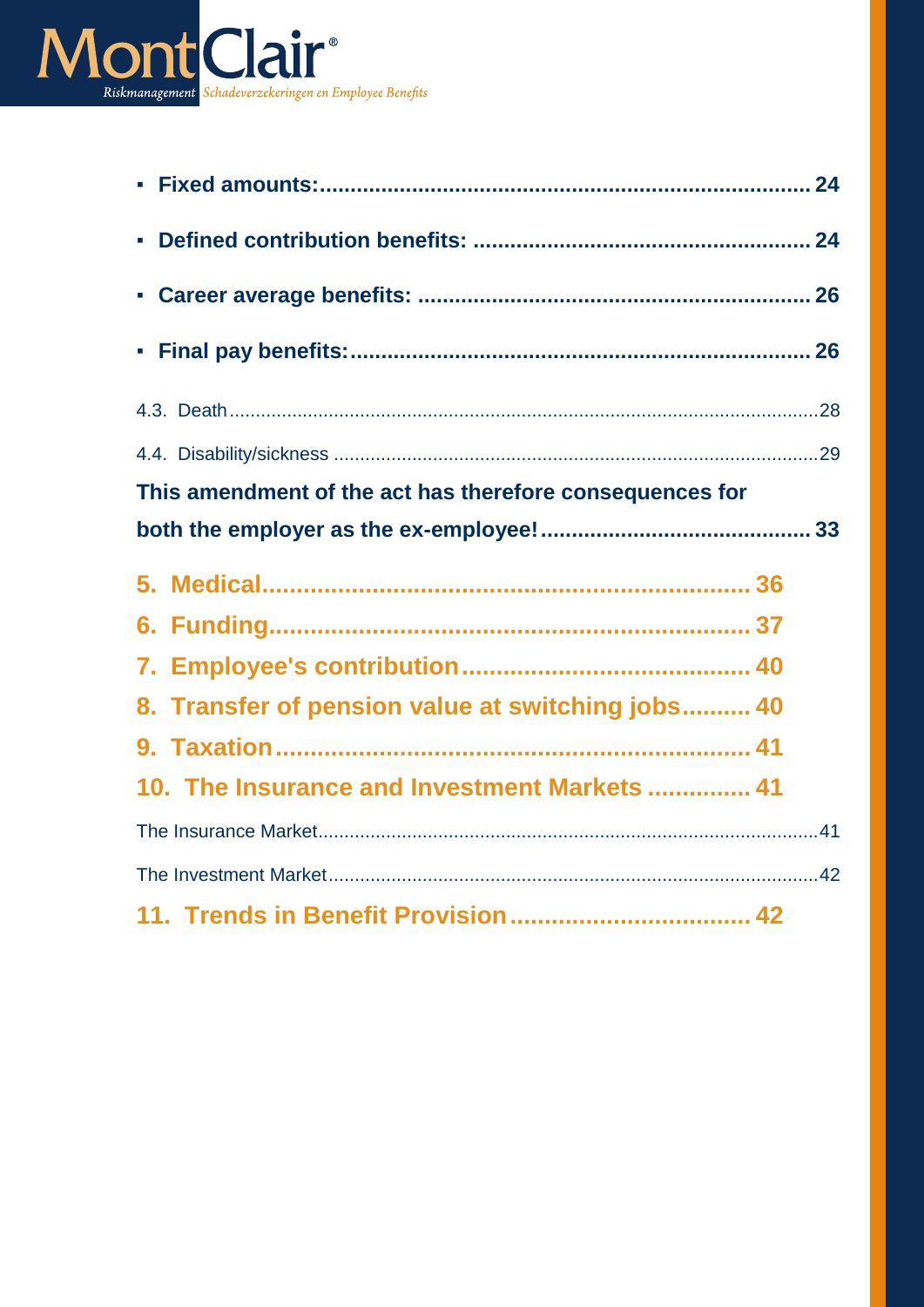

# <span id="page-3-0"></span>*COUNTRY PROFILE: THE NETHERLANDS*

# <span id="page-3-1"></span>**A. SOCIAL SECURITY**

# <span id="page-3-2"></span>**1. Introduction**

Social security legislation in The Netherlands covers three major types of plans:

- 1. National insurance, covering all citizens entitled to old age (AOW) or survivors' pensions (ANW), child benefits (AKW), and minimum income based on social security (ABW). This insurance is compulsory and is not means-tested. Contributions are income-related, while benefits are flat rate at subsistence level. National insurance is administered by the Social Insurance Bank (SVB);
- 2. Employee insurance, covering risks of unemployment (WW), long-term disability (WIA) and sickness (ZW). This insurance is compulsory for employees and the self-employed and is not means-tested. Contributions are a percentage of wages and benefits are wage-related;
- 3. Social assistance, accessible to all citizens. Social assistance aims to ensure a basic income level when insurance arrangements are not applicable. It is non-contributory, paid from general funds (taxes), means-tested (including the family income) and the level of payment is adjusted annually to changes in wages and prices. The local authorities are responsible for social assistance benefits.

For the various National Insurance plans, the contributions are remitted to the Inland Revenue Service. For the Employee Insurance plans, the contributions are forwarded to Industrial Insurance Boards. Health insurance contributions are being paid to the insurer bij everyone above the age of 17.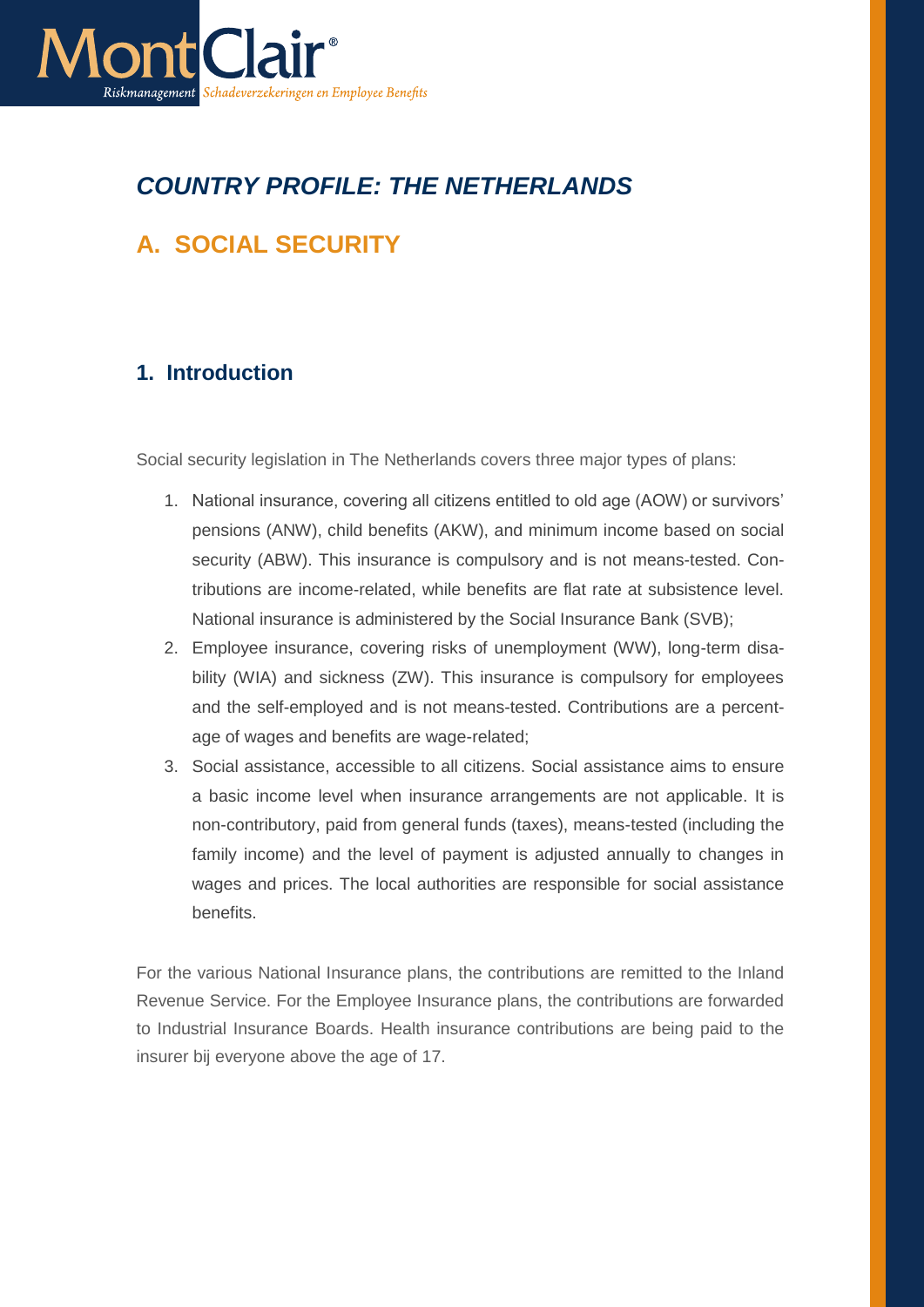

The National Insurance plans, as listed below, provide benefits for:

- General Old Age Pensions Act (AOW)
- General Survivor's Act (ANW)
- General Family Allowances Act (AKW)
- General Exceptional Medical Expenses Act (AWBZ)
- **•** Health Insurance Act (ZVW)
- Social Security Act (ABW)

Benefits for employed persons are provided through four Acts:

- **Labour Capacity Act (WIA)**
- Unemployment Insurance Act (WW)
- Sickness Act (ZW)
- Disability Benefits Act for Young People (WAJONG)

Further income protection and welfare benefits are provided under the:

- **Supplements Benefits Act (TW)**
- Act of Income Provisions for Older and Partially Disabled Workers (IOAW)
- **Income Provisions for the Older and Partially Disabled, formerly Self-Employed** Act (IOAZ)
- Social Security Act (WWB)

The National Insurance plans provide compulsory insurance in respect of:

- a. All people with a legal residence in The Netherlands
- b. All non-residents who earn their salary and pay income tax in The Netherlands

Dutch citizens working in public service abroad

Dutch citizens working abroad for a Dutch employer for short periods (up to a maximum of one year).

The Employee Insurance plans provide compulsory insurance for all those who are employed in The Netherlands. This profile looks at the four major benefits payable under the social security legislation, i.e.:

- retirement
- death
- disability/sickness
- medical.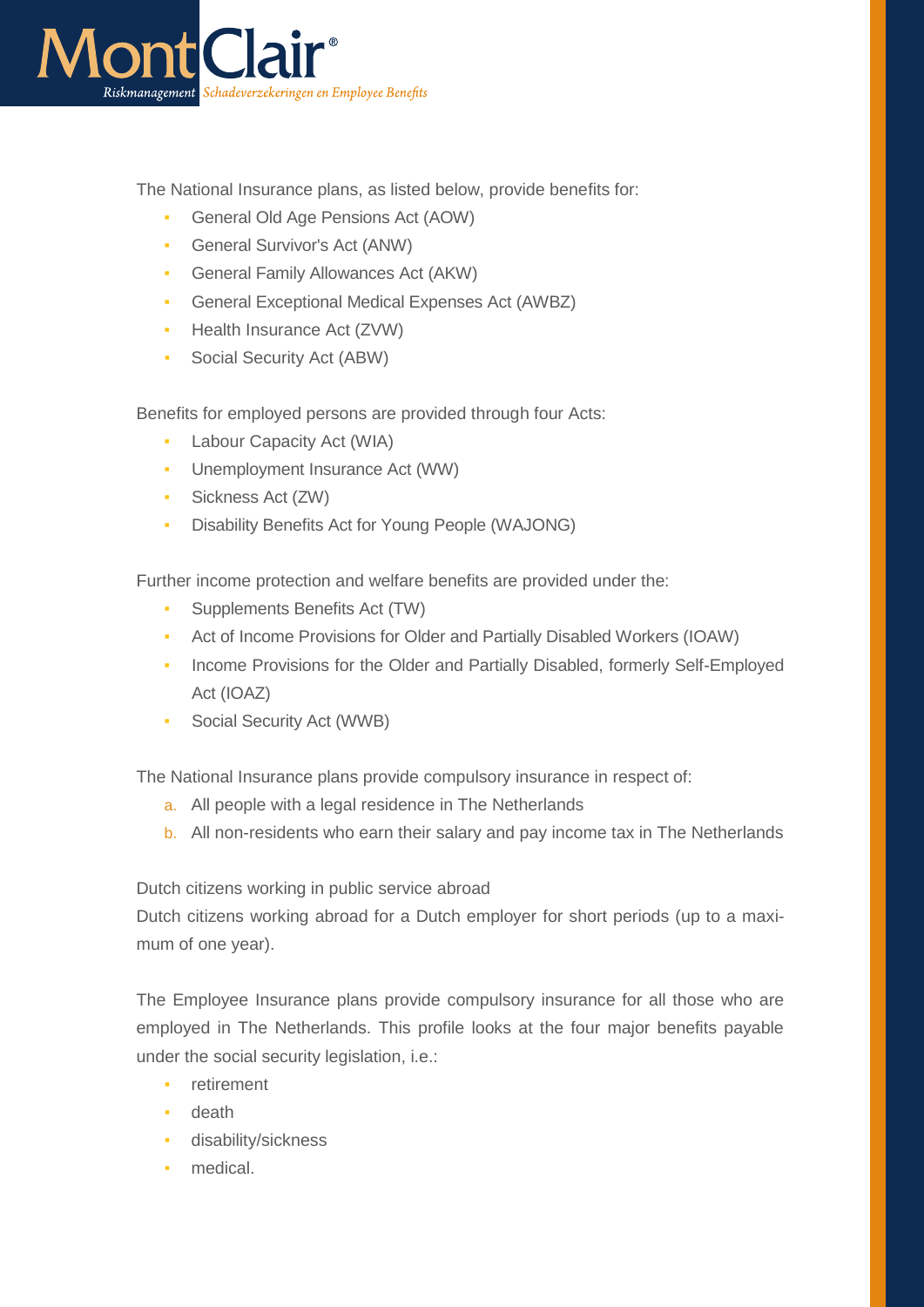

# <span id="page-5-0"></span>**2. Benefits**

### <span id="page-5-1"></span>2.1. Retirement

The AOW (the General Old Age Pensions Act) provides entitlement to an old age pension based upon a benefit amounting to 70% of the "social minimum wage". If each partner is entitled to a pension, having reached the pensionable age, then each partner receives a pension equivalent to 50% of the minimum wage. This total benefit is referred to as the "basic amount". In case one of the partners has not yet reached the pensionable age, a supplementary pension of maximum 50% of the basic amount (means tested) will be paid to the oldest partner. The height of the supplementary pension is depending on the income which the youngest partner might receive from, or in connection with, employment. Persons, who reach the pensionable age after 1st January 2015 are not entitled to this supplement anymore.

The term "couple" in this context refers to partners who are sharing a household between two men, two women or a man and a woman, both having reached the pensionable age.

As off 1st January 2013 the pensionable age will be gradually raised by law from the age of 65 in 2012 to the age 67 in 2023 based on the schedule mentioned on page 16.

|                                                                    |   | <b>Monthly Benefit</b> | Holiday allowance<br>per month |   |        |
|--------------------------------------------------------------------|---|------------------------|--------------------------------|---|--------|
| Single person                                                      | € | 1.099,37               | €                              |   | 70,16  |
| Single person with child under 18                                  | € | 1.387,32               | €                              |   | 90,22  |
| Couple **) (both 65+) for each                                     | € | 759,35                 |                                | € | 50,11  |
| Couple **) (partner under 65) with maximum<br>suppl. Allowance***) | € | 1.493,94               | €                              |   | 100,22 |
| Couple **) (partner under 65) with no suppl.<br>allowance ***)     | € | 759,53                 |                                | € | 50,11  |

The following gross pensions apply as per 1st February 2014\*)

*\*) above figures do include the temporary monthly supplement of € 25,12 for each person who has reached the pensionable age for the AOW.*

*\*\*) married or living together*

*\*\*\*) supplementary allowance is related to the earnings of the younger partner; supplementary allowance will be abolished by 2015.*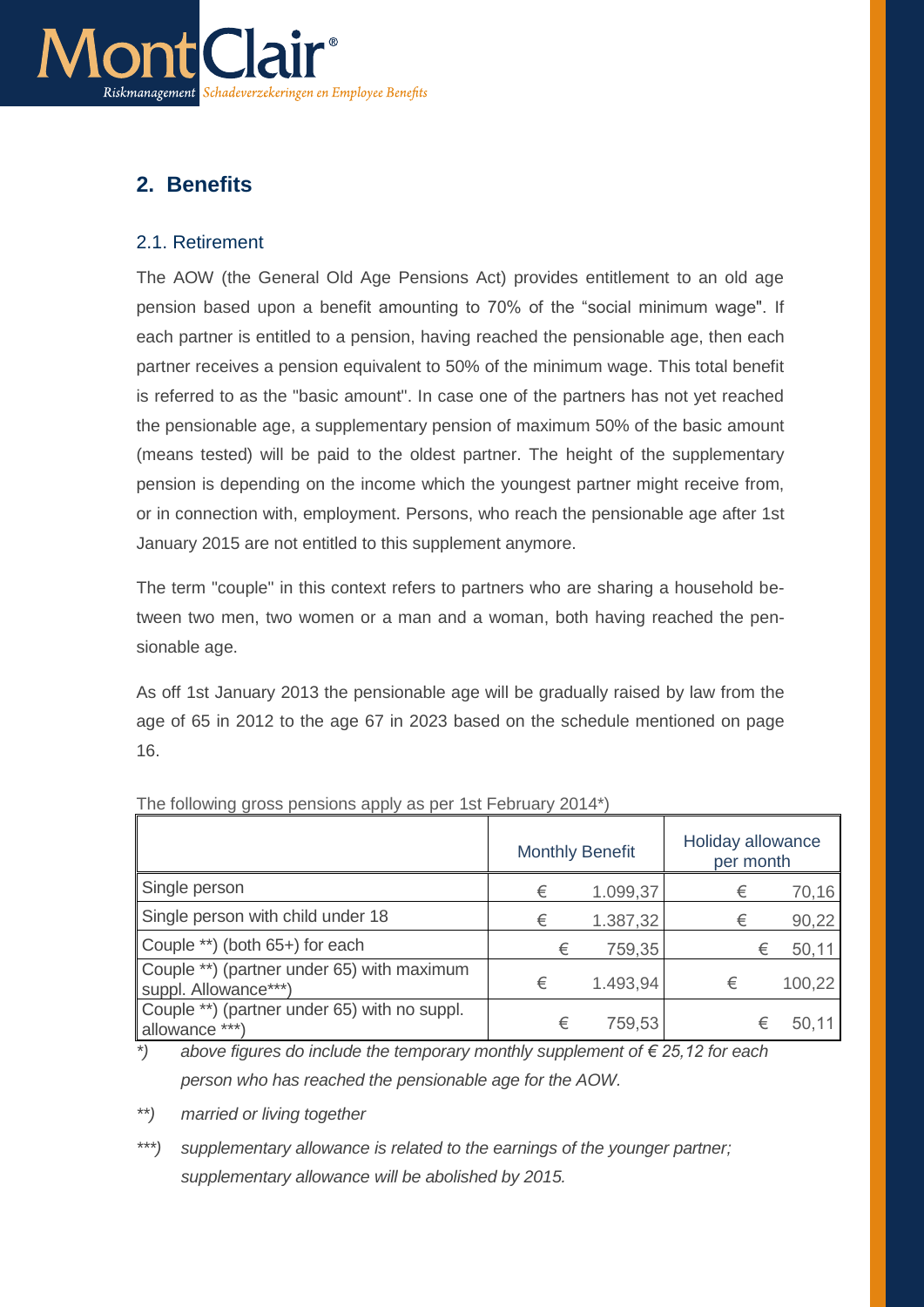

The amounts given are for the full rate of pension. A person who has not been continuously insured between his  $15<sup>th</sup>$  birthday and the actual pensionable age, for instance because he has lived abroad, will received a reduced pension. This reduction is 2% a year between the age of of 15 and 65. This will however be gradually raised towards 17 to 67 in 2023.

# <span id="page-6-0"></span>2.2. Death

Under the ANW (the General Survivor's Act) there is entitlement to a benefit for:

- **Survivors with (unmarried) children under age 18**
- **•** Disabled survivors (for at least 45%)
- **Survivors born before 1 January 1950**
- Divorced survivor of the deceased (if there was an obligation of maintenance allowance).

The benefit payable is means tested; for this purpose earned income and pre prension or VUT payments are taken into account of which 50% of gross minimum wage plus 1/3 of the excess is left out of consideration.

A survivors' pension payable out of a Dutch supplementary company's pension plan is left out of consideration. Social security and other benefits however, will be deducted in full.

Since  $1<sup>st</sup>$  juli 1996 the General Survivor's Act (ANW) is the successor of the Old Widows and Orphans' Pension Act (AWW).

|                                      | <b>Monthly Benefit</b>      | <b>Holiday allowance per</b><br>month |
|--------------------------------------|-----------------------------|---------------------------------------|
| Survivor's benefit                   | € 1.143,67                  | € 83,93                               |
| Dependent child benefit              | Voided since 1 july<br>2013 | Voided since 1 july 2013              |
| Orphans up to age 10                 | € 377,19                    | € 26,86                               |
| Orphans between ages 10 to<br>16     | € 557,54                    | €40,29                                |
| Orphans between ages 16 to<br>$21**$ | € 737,89                    | € 53,72                               |

*ANW: The following gross pensions apply as per 1st January 2014\*).*

*\*) above figures include the temporary monthly supplement of € 16,50* 

*\*\*) in some cases this benefit is payable up to age 27*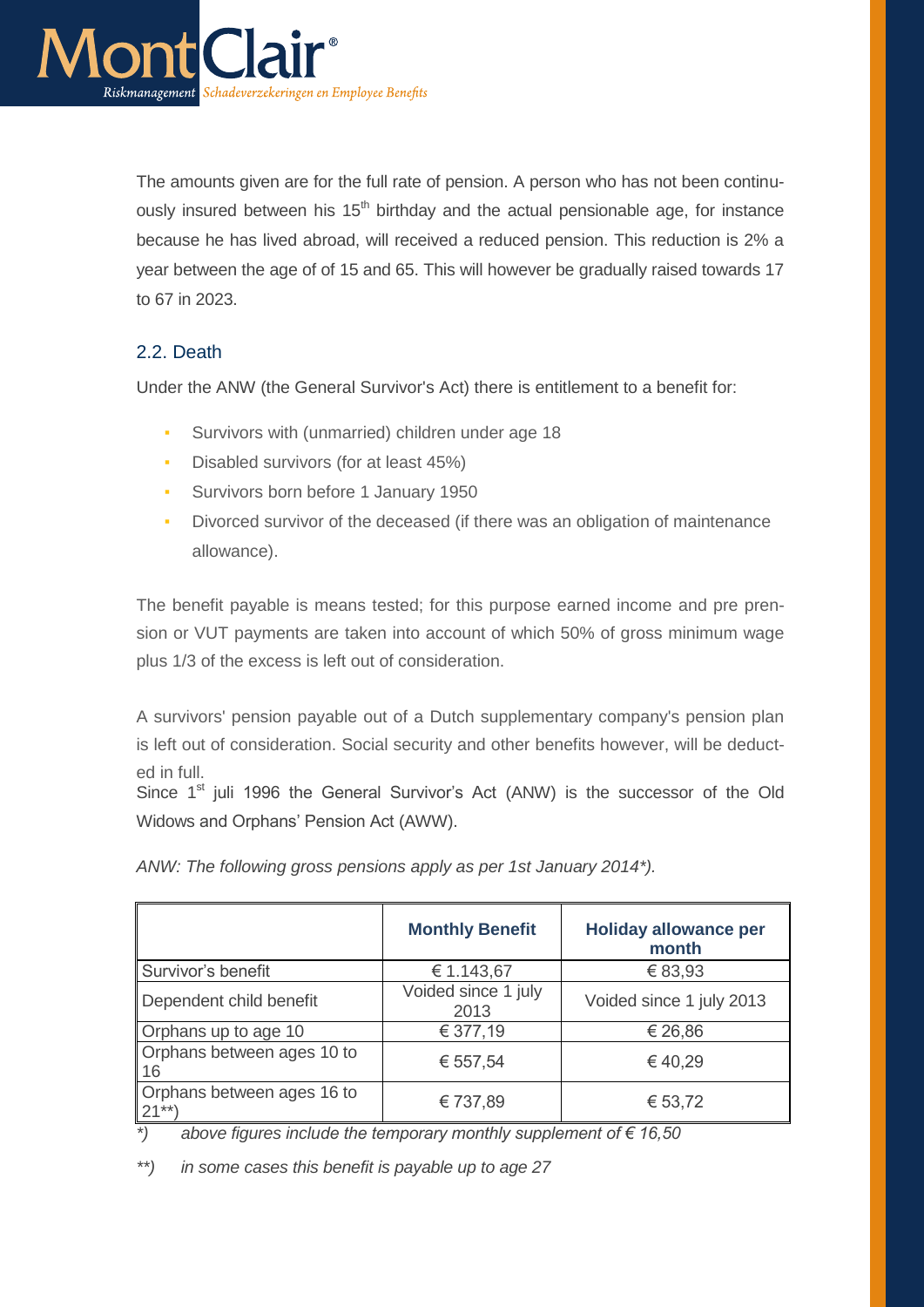

# <span id="page-7-0"></span>2.3. Disability/Sickness:

#### *Obligation to continue wage payment during sickness (WULBZ)*

If an employee falls sick, the employer must continue to pay the employee's wages. From 2004 this compulsory sick pay period has been extended from one to two years. Regardless of the cause of sickness absenteeism, the employer is required to pay at least 70% of the last wage earned. The social partners may agree in their collective agreement to top up the sick pay from 70% to 100% of the wage, but the Government has urged the social partners not to provide a top-up of this kind in the second year of sickness. Employers can reinsure their risks with a private insurance company. Most small and medium-sized companies do, in fact, have this kind of private insurance.

#### *Gatekeeper Improvement Act*

Since 2002, employers and employees have also been responsible for reintegration. The Gatekeeper Improvement Act (Wet Verbetering Poortwachter) sets out the steps the employer and employee must take to get the sick employee back to work again as soon as possible. The Act therefore places conditions on the work resumption process and this has tightened up the rights and obligations of employers and employees considerably. Together with the occupational safety and health service they must prepare a 'return to work action plan' and report on their joint reintegration efforts during the sick leave period. If their efforts are not successful, the social security agency UWV will consider the employee's application for a disability benefit. If, however, the action plan is not available or it becomes clear that the parties have not taken all the necessary steps, the UWV can refuse to accept the application.

#### *Disability benefits*

Since 1st January 2006 disability benefits are granted by the 'Work and Income according to Labour Capacity Act' (WIA). The WIA consists of two legal provisions:

- the regulation governing income protection for people registered as completely incapable of work due to disability (IVA)
- the regulation governing the re-employment of people with a partial disability (WGA).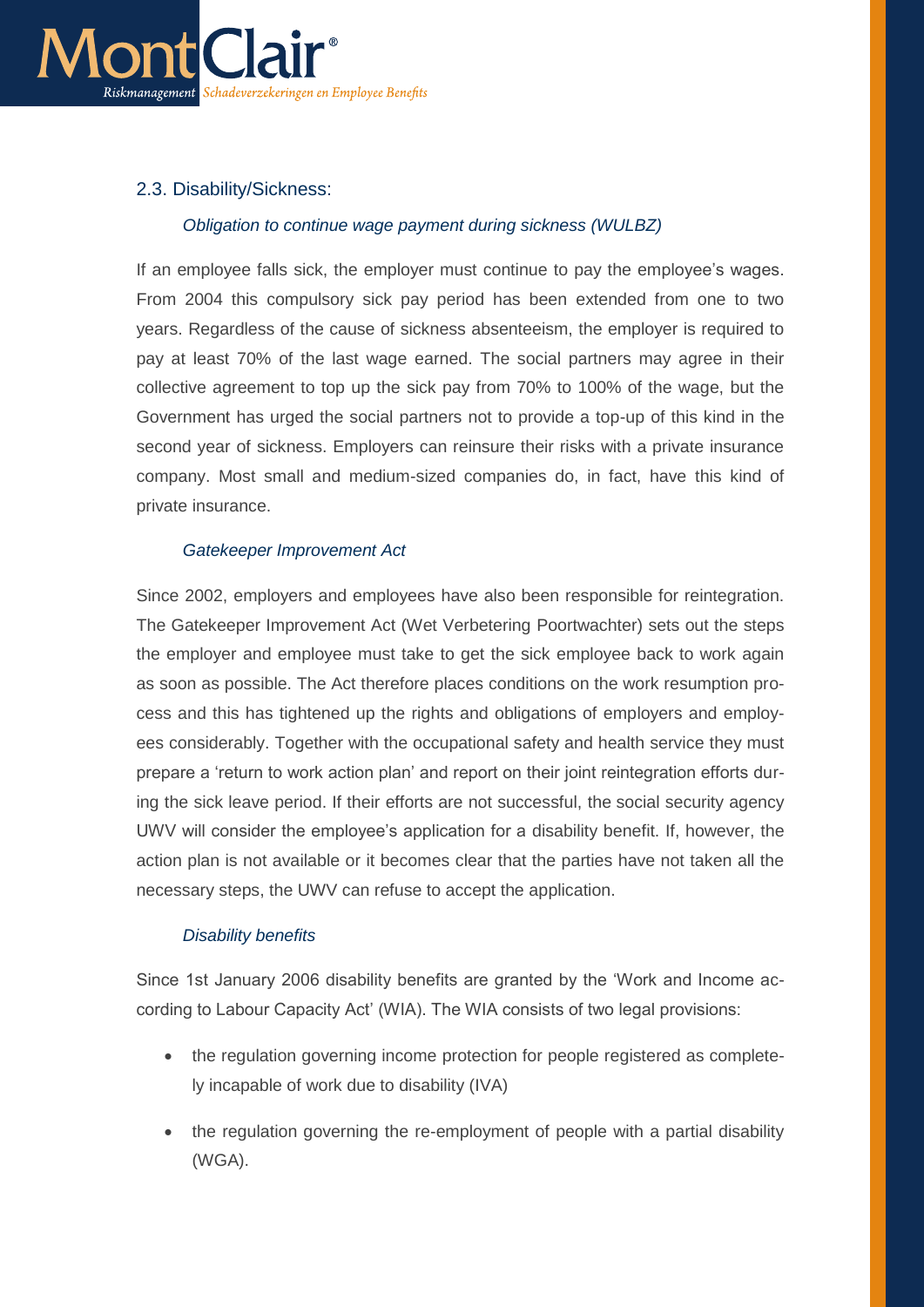

The amount of benefit depends on the degree of incapacity to work, on the reintegration level and on the level of the last earned wage. The maximum daily wage for 2015 is set at € 199,90,-.

### *a. Fully disabled persons*

Under the terms of the IVA scheme, an individual is defined as 'fully disabled' if he is unable to earn more than 20% of his previous salary. The assessment as to whether an individual is completely disabled can – depending on the situation – be carried out in one of two ways: solely on medical grounds, or based on a combination of medical and work-related factors.

An individual is registered for long-term disability if he has sustained a longterm loss of work-related capacity from which he is unlikely to recover. The public insurance company's doctor will assess the probable duration of incapacity due to illness. As a rule, the claim is reassessed after two years of sick leave.

The level of benefits for people who are fully and permanently disabled is 75% of the (maximum) daily wage.

#### *b. Partially disabled persons*

The WIA (the Disablement Insurance Act) has two aims: to promote reintegration and to protect the income of employees, who are restricted in their employability due to illness or a disability. The primary aim is to promote returning to work, i.e. to increase the long-term reintegration of employees with (temporary) health-related work restrictions. The Act entitles employees under the pensionable age to benefits, if they are still (at least 35%) unfit for work after 104 weeks of disability.

The allowance system consists of the following:

After two years of sick leave, a partially disabled person can claim wagerelated benefits under the regulation dealing with the re-employment of partially disabled people (WGA). The allowance is  $70\%$  (1<sup>st</sup> two months 75%) of the (maximum) daily wage if the partially disabled person is unemployed and 70% of the difference between the (maximum) daily wage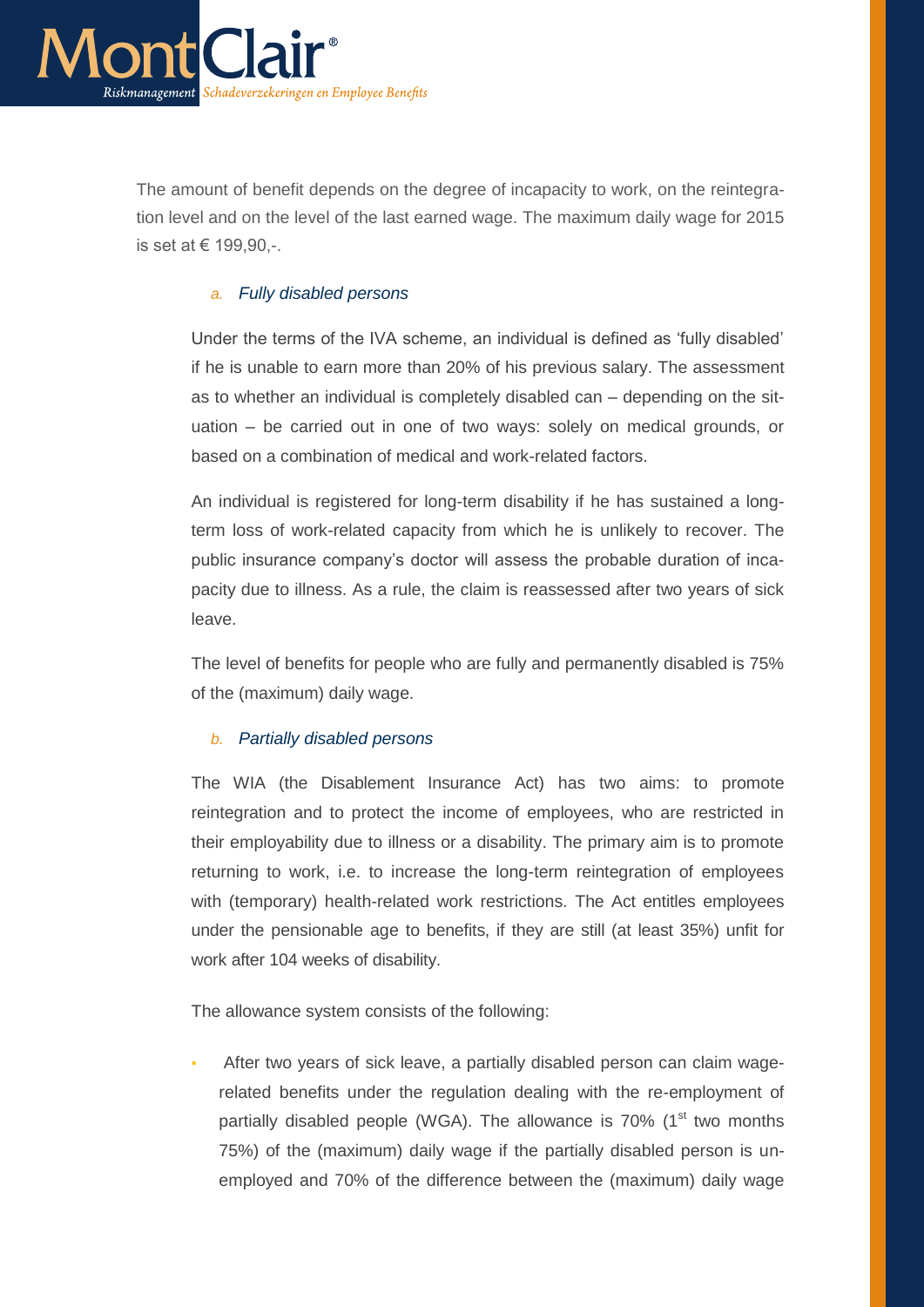

and the person's work-related income if he is working. The duration of the wage-related WGA allowance depends on the person's employment record.

| <b>Employment record</b> | Length of WGA wage-related phase |
|--------------------------|----------------------------------|
| 1 year                   | 3 months                         |
| 2 years                  | 3 months                         |
| 3 years                  | 3 months                         |
| 4 years                  | 4 months                         |
| 5 years                  | 5 months                         |
|                          |                                  |
| 38 years                 | 38 months                        |
| 39 years                 | 38 months                        |
| 40 years                 | 38 months                        |

- When the wage-related WGA allowance ends, the partially disabled person will be entitled to a WGA follow-up allowance if he is not working, or is not doing enough paid work. If he is doing sufficient paid work, he will be entitled to a wage supplement. The term 'sufficient paid work' means that the employee must be earning a wage-related income, which is at least 50% of his residual earning capacity.
	- 1. If the partially disabled person does not meet this criterion, he will be entitled to a WGA follow-up allowance, which is 70% of the legal minimum wage multiplied by the percentage of disability.
	- 2. If the partially disabled person does meet this criterion, he will be entitled to a wage supplement which is equivalent to 70% of the difference between the (maximum) daily wage and his residual earning capacity.

In principle, a partially disabled person can claim benefits under one of these two schemes until his pensionable age. An assessment will be carried out to establish for each month whether the individual is entitled either to the WGA follow-up allowance or to the wage supplement.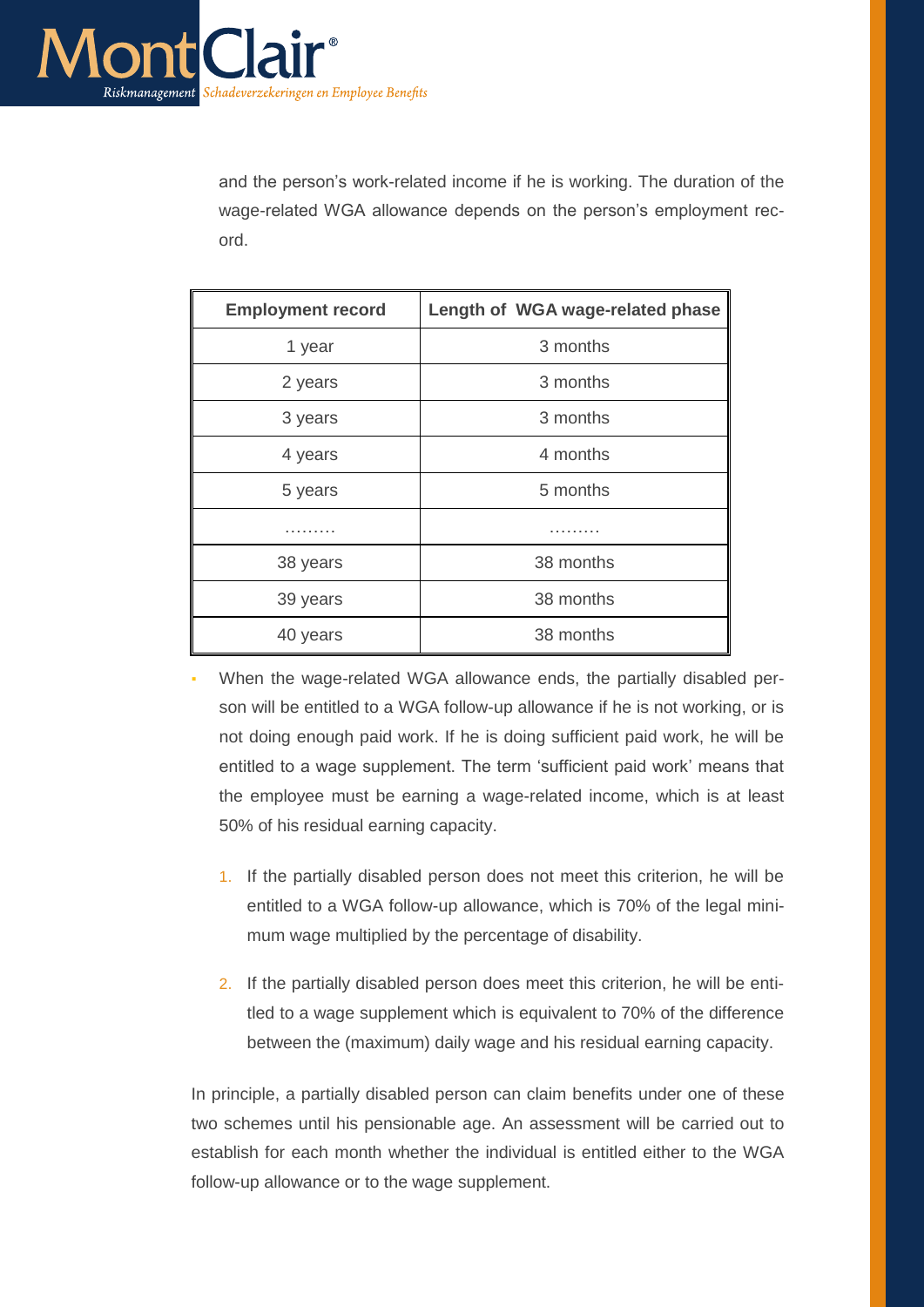

# <span id="page-10-0"></span>2.4. Medical Benefits

Medical Benefits are regulated by two acts: AWBZ and ZVW.

### *1. General Health Insurance Act (AWBZ)*

This Act entitles residents to the treatment and nursing in (recognized) institutions.

## *2. Health Insurance Act (ZVW)*

This Act makes it mandatory for residents of The Netherlands to take out health insurance. Every resident has to conclude a contract to that end with a health insurer for a statutory healthcare package.

In general, co-insurance is possible for the partner, married or unmarried, whether a woman or a man sharing a household with the compulsory insured person and their children.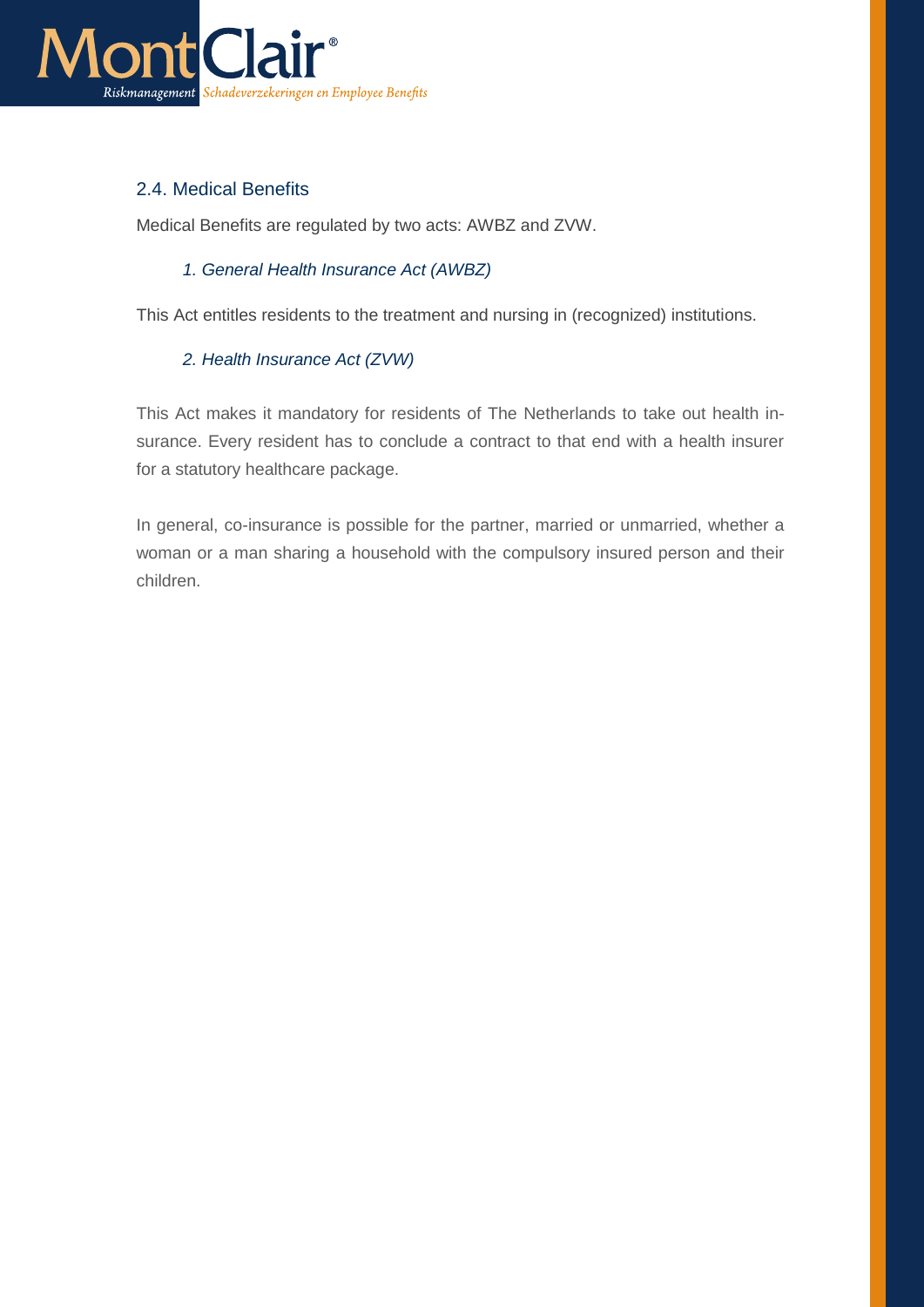

# <span id="page-11-0"></span>**3. Social security contributions**

Contributions payable by employers and employees are substantial.

Social Security benefits are financed from social security contributions (payable by employers and employees) and general taxation. Social security contributions are due in respect of all self-employed persons (National

Insuance schemes only) and employed persons.

## <span id="page-11-1"></span>National Insurance Schemes

The contributions are paid by the employed or self-employed person only. The contributions are subject to an earnings limit of € 33.589,- in 2015. No contributions are due over earnings in excess of the upper limit.

| Contribution as per 1.1.2013                                   | Due by insured<br>person |
|----------------------------------------------------------------|--------------------------|
| retirement benefit                                             | 17.90%                   |
| survivor's benefit                                             | 0.60%                    |
| exceptional medical expenses<br>(General Health Insurance Act) | 12.65%                   |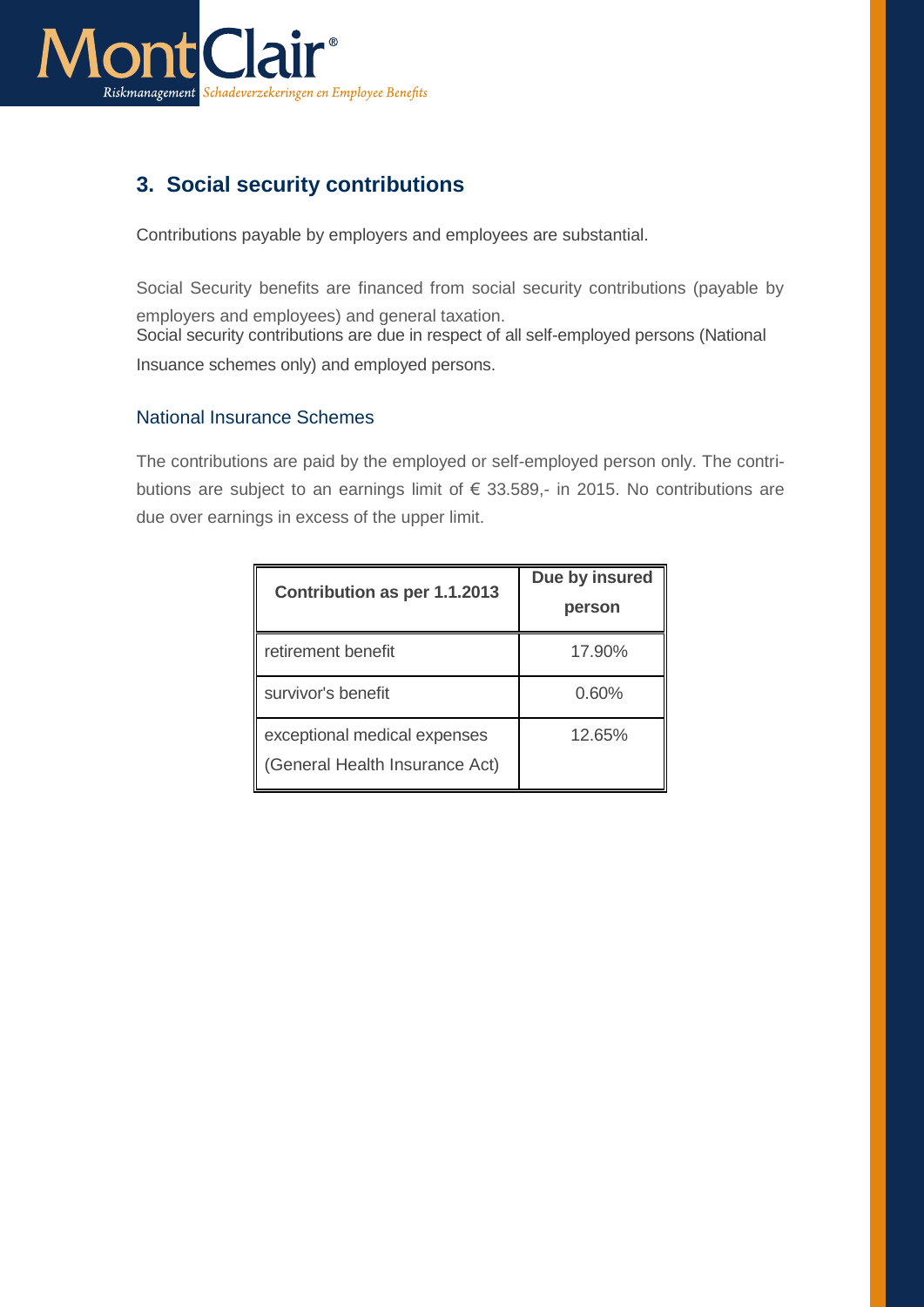

# <span id="page-12-0"></span>Employees Insurance Schemes<sup>1</sup>

# *Disability benefits*

Employers have the choice of self-funding the program, insuring the risk with private insurers, or paying contributions to a government agency (UWV). To promote competition on the basis of service rather than price (which would favor the UWV), rates for private insurance and the UWV have been fairly comparable until 2012. Due to the rise of the total indemnity payments, insurers were forced to increase their rates in a large number of cases. To answer the question wether the UWV or an insurer is preferable, thorough research in each case is needed. Self-insured employers pay the base contribution of 4.95%, plus 0,5% for child care.

All employers pay in addition to the base and child care contribution, a premium for the re-integration fund for sick and disabled employees.

Small employers (up to a total wage of  $\epsilon$  307,000.-) pay in addition a fixed sector related contribution.

Employers with a total wage larger than  $\epsilon$  3,070,000.- pay a variable additional contribution. This addition depends on the past disability loss of the employer itself with a minimum of 0.23%\* and a maximum of 3.88%.

Employers with a total wage between  $\epsilon$  307.000,- and  $\epsilon$  3,070,000.- pay an additional contribution consisting of a mix of the above mentioned contribution systematics and depends on the actual total wage.

The additional percentages are calculated over the total wage, each salary maximized to the maximum salary of  $\epsilon$  51,978.- per annum (2015)

\*The premiums for an employer without any past sick or disability loss will result in a minimum of 0.40%.

 $\overline{a}$ 

*<sup>1</sup> Health Insurance: see section B*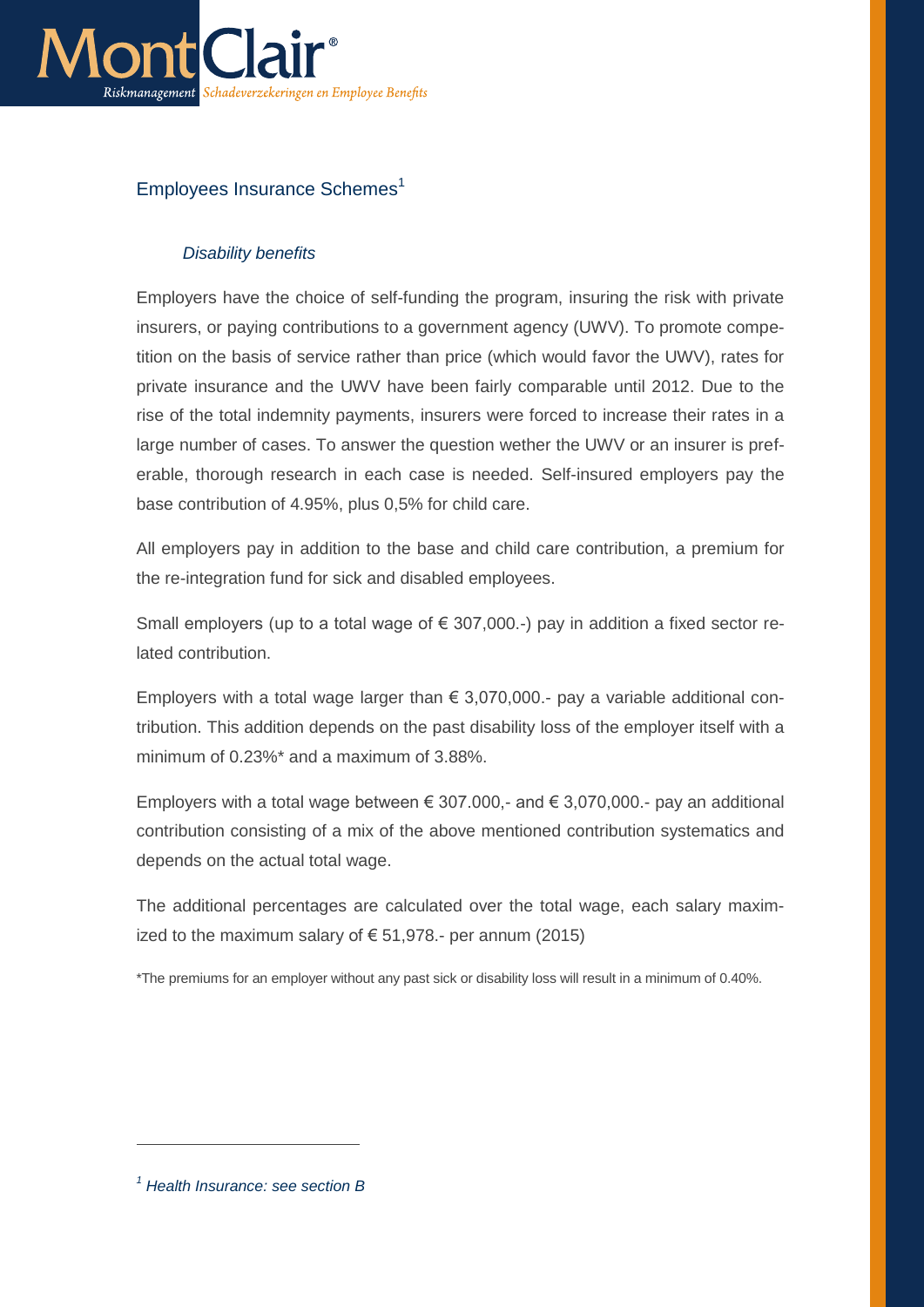

# <span id="page-13-0"></span>**4. Taxation**

All benefits which are providing a regular income, are regarded as income and, as such, are fully taxed. The benefits that provide a replacement in kind, the AWBZ (Exceptional Medical Expenses Act), or give a compensation in cash, the Health Insurance Act (Zorgverzekering Wet), are not regarded as taxable income and, accordingly, no tax is levied.

The income tax and social security contributions for the National Insurance plans are combined.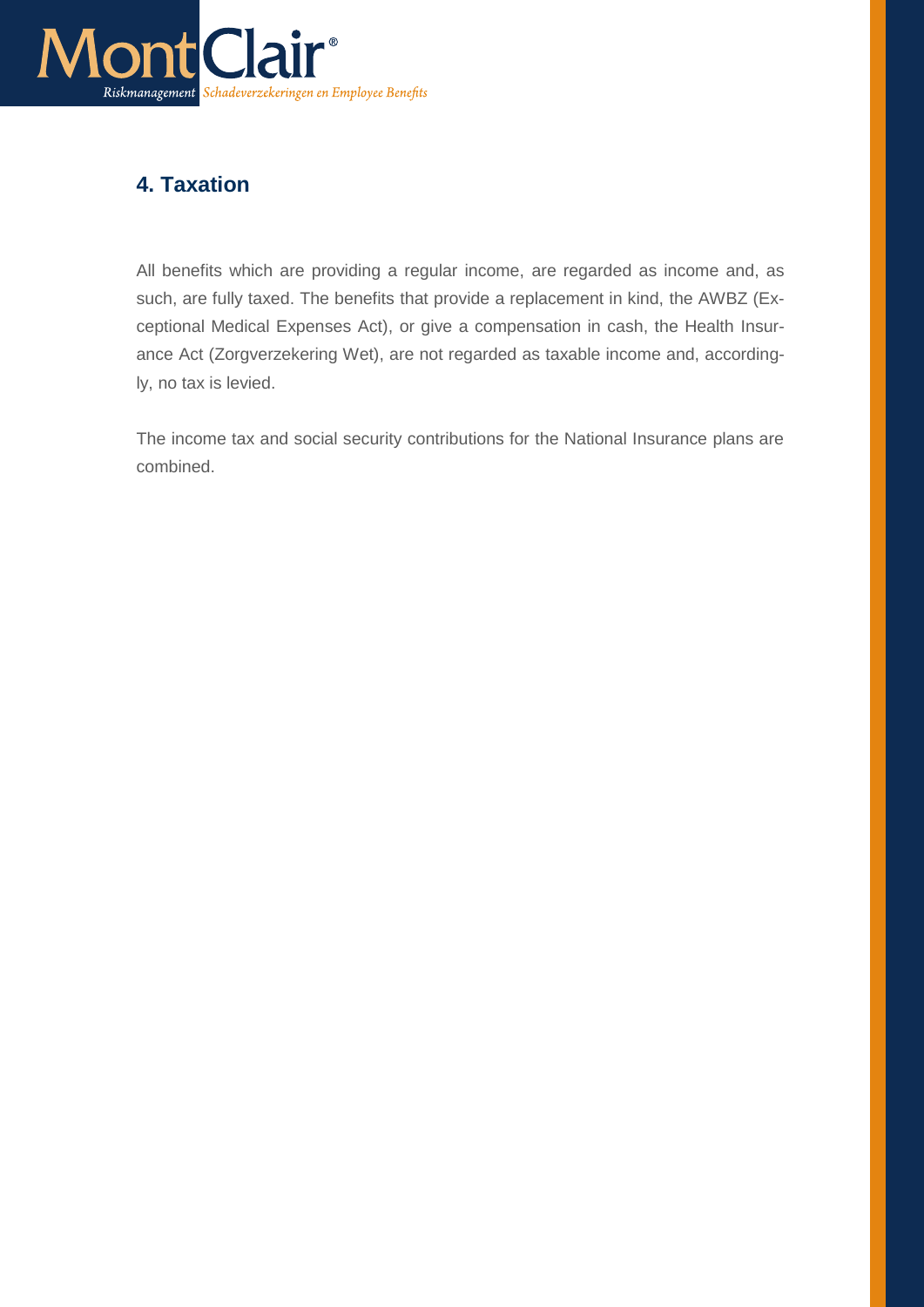

# B. Occupational benefits

# <span id="page-14-0"></span>**1. Introduction**

After the Dutch Government started to grant benefits to certain groups of civil servants, the "Dutch Iron Railway Company" was the first private firm to fund a company pension plan in the mid-19th century. Primarily, the reason was humanitarian, to relieve the potential poverty in old age for its workers. Retirement, as such, was unheard of in the context of employment conditions. Pensions were certainly not considered as deferred income.

Before World War I, company pension plans developed very slowly. After World War I, their development was more rigid leading to almost 1,000 such pension plans being established in the period up to the outbreak of World War II.

Alongside company pension plans, the trade unions tried to encourage sectors of industry to create co-operative pension plans that would grant benefits to workers belonging to such an industry sector. For this purpose, Industry-wide Pension funds were introduced. These funds did not develop substantially until after World War II, when the socio-economic attitude changed completely and when the pace of pension plan development accelerated. The psychological effect of World War II about concepts such as solidarity and the relation between employer and employee contributed to this change of attitude.

Another factor that influenced the development of pension plans was the tight labour market. Employees became aware of the changing social structure and, supported by the trade unions, negotiated supplementary benefits to the benefits which, gradually, were being implemented through the social security legislation.

In The Netherlands, there are now:

- about 360 company pension funds
- about 90 industry-wide pension funds
- more than 40,800 insured company pension plans (2011: 1,011,000 participants)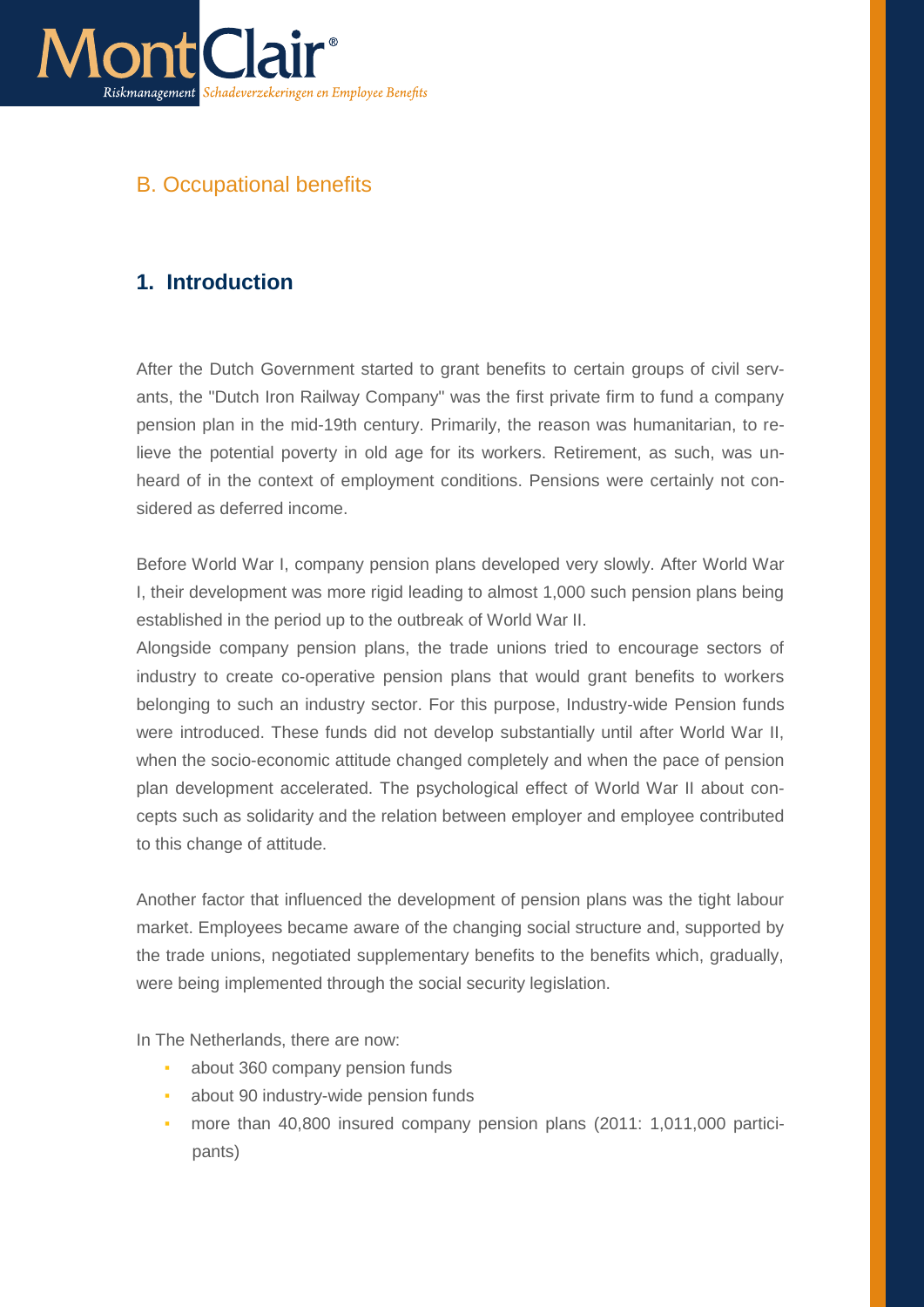

In 2011 about 6.85 million employees were actively participating in one of the Pension funds.

In a period of some 140 years, therefore:

- a. retirement provision has become the rule rather than the exception
- b. a charitable attitude has changed into an inviolable right in labour conditions
- c. the number of those in pensionable employment has increased from some few hundreds to millions of employees.

# <span id="page-15-0"></span>**2. Pension Act**

#### <span id="page-15-1"></span>General

It goes without saying that legislation became necessary to protect employees as well as employers against malpractice. In 1952, the Pension and Savings Fund Act was enacted, whereby guidelines were introduced stipulating the way in which pension commitments should be secured. This Act has been amended several times and more than once additional rules and Acts were introduced. In order to make the legislation more clear the Pension and Savings Fund Act has been replaced with the Pension Act, effective 1<sup>st</sup> January 2007. The new Act also introduces:

Rules on providing information to members of a pension scheme.

Rules for proper pension fund governance.

Strict rules regarding indexation of pensions.

Revised supervisory and financial framework for pension funds.

Under the Pension Act, the social partners are responsible for the terms of the pension scheme. The employer must choose a pension entity to execute the pension scheme. This can be

- **an industry-wide pension fund (Bpf) or**
- a company pension fund or
- a private group insurance contract with a life insurance company.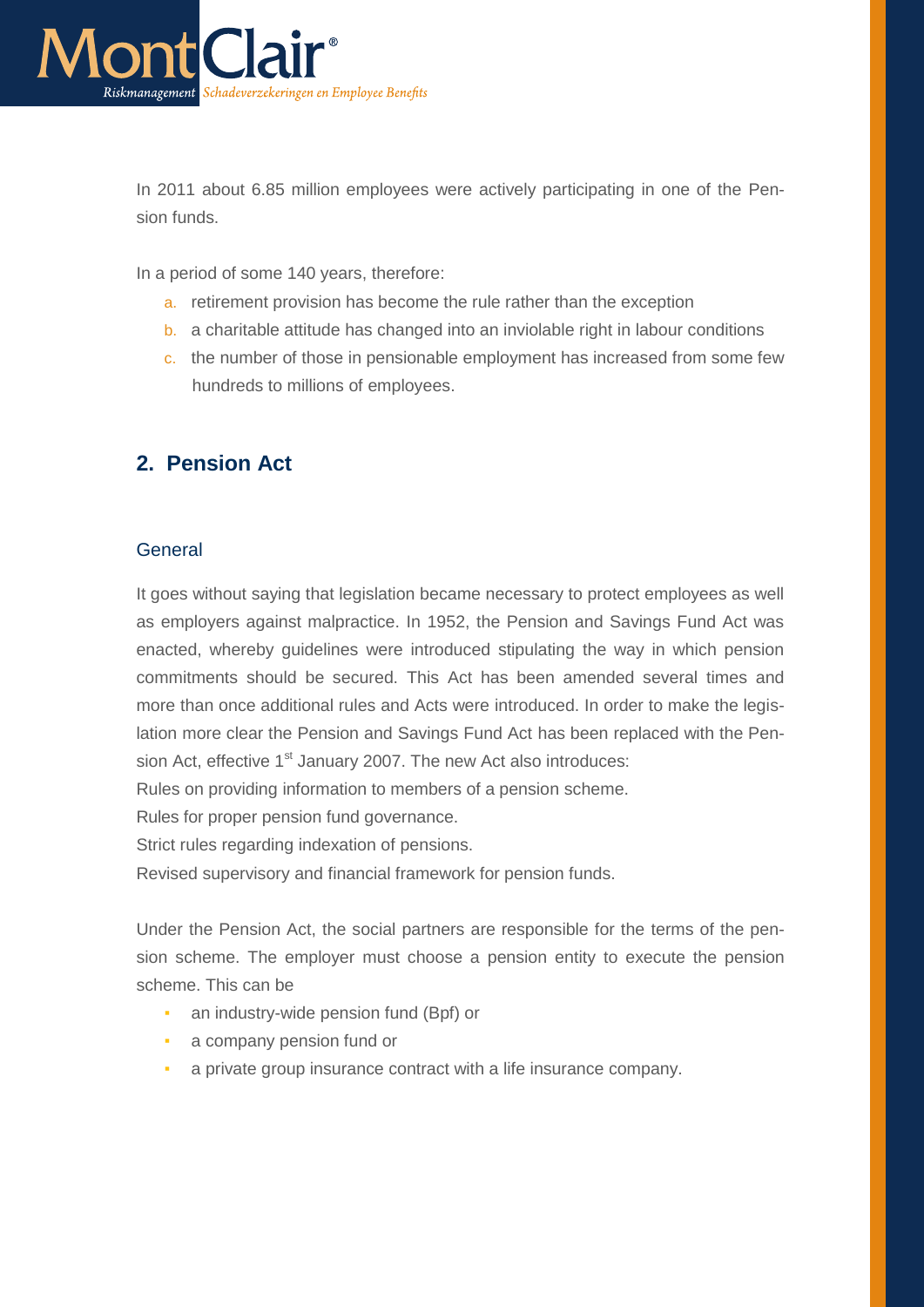

The Act constructs a triangular relationship: the employer, the employee and the pension entity, carrying out the pension arrangement. New juridical documents are introduced to lay down these relationships:

- between the employer and the employee: the pension agreement and the socalled Starting Letter
- **•** between the employer and the pension entity: the execution agreement
- **•** between the employee and the pension entity: the pension rules.

The Act limits pension schemes to three types:

- **•** benefit agreement (DB)
- capital agreement
- contribution agreement (DC). This type of agreement is subdivided into real defined contribution (DC)
	- a. DC, whereby the contribution is annually used to buy a lump sum payable at retirement and then to be used to buy a pension
	- b. DC, whereby the contribution is annually used to buy a pension payable at retirement.

The Act describes the contents of the pension agreement. The pension accrual starts at the latest from when the employee is 21 years old. The survivors' pension for a cohabiting partner is the same as for a married or registered partner. The reduction of the pensionable salary will not affect accrued pension rights (solid final pay plans are not allowed).

#### *Information obligation of the employer: starting letter*

The employer ensures that the pension entity informs the employee through a starting letter within three months after concluding the pension agreement or the employee has become eligible. The Act sets out a series of basic items to be entered in this letter. Essentially the terms of the pension scheme must be set out in clear and understandable language.

Waiting periods are only allowed if for administrative reasons and for retirement pension only; such period is limited to a period of two months.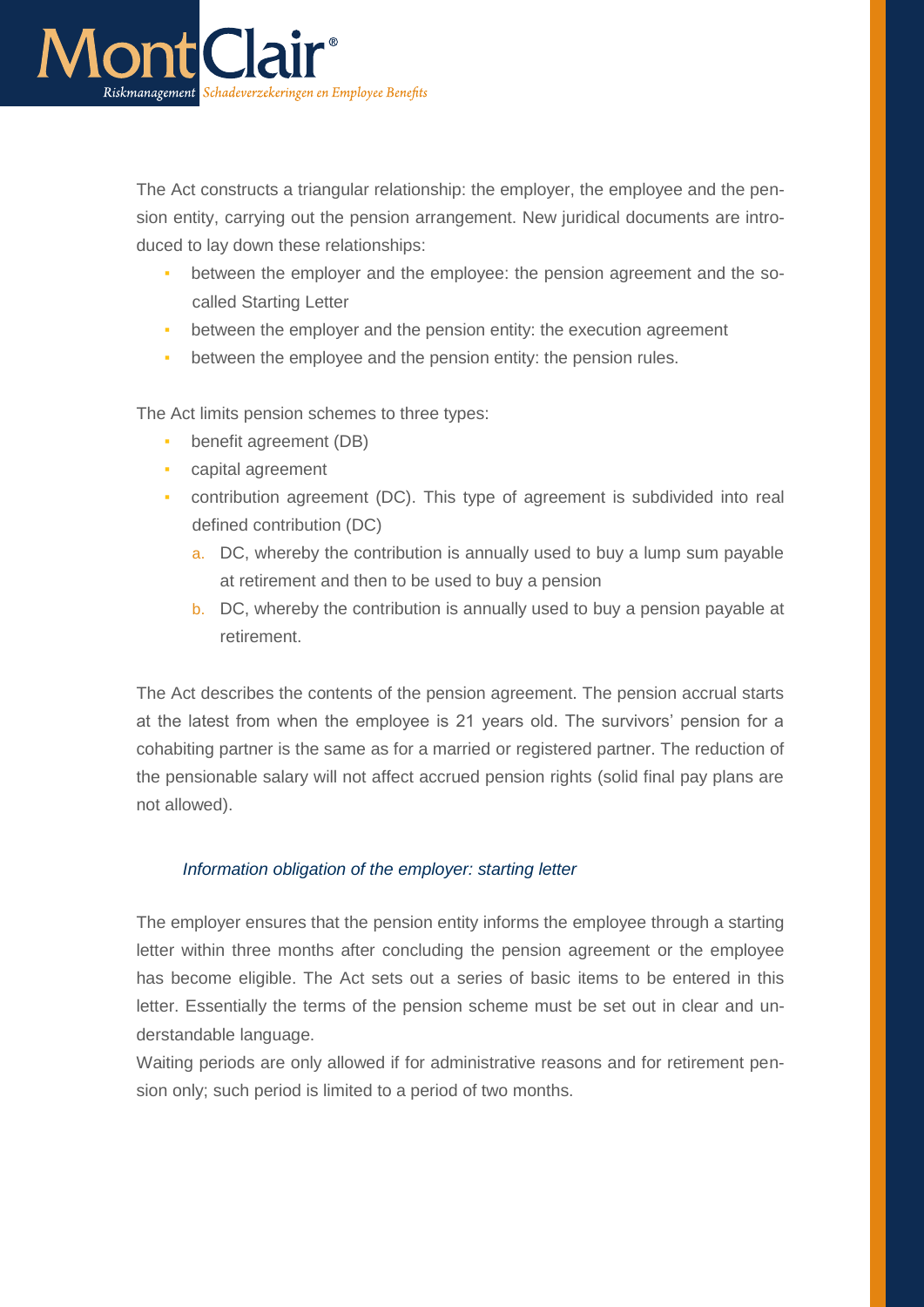

# *Pension entity*

The Pension Act introduces the concept of a 'pension entity', which is carrying out the pension scheme. There is no longer a sharp distinction between pension funds and insurers. In an execution agreement, a number of implementation aspects of the relationship between the employer, the employee and the pension administrator are laid down; the obligatory contents of this agreement are:

- way of calculation and payment of the contribution
- **•** information obligations of the employer and the pension entity
- **•** the consequences of failure to pay contributions
- **•** procedure for amending the pension scheme
- **•** indexation conditions
- what to do in case of capital gains or losses.

### *Conditional indexation*

The pension agreement and the pension rules have to state clearly whether or not the pensions are indexed, and if so, what system is used and how the indexations are financed. It has to be made clear whether the indexation is conditionally or unconditionally and what the conditions are. The Act stipulates that conditional indexation must provide consistency between the expectations raised, the financing and the realization of the conditional indexation. The starting point of the rules of indexation is consistency between raised expectations, funds available and granting of indexation. In every document and all kinds of information a disclaimer in case of conditional indexation is obligatory. Without such disclaimer the indexation will become unconditional.

## *Communication*

The Act states in large detail which parties (pension fund, insurer, employer**)** have to inform the person concerned (active members, persons entitled to a pension, early leavers and their partners, retirees and their partners etc.), the frequency of delivering the information and the obligatory elements of the information. Giving information digitally is allowed provided there is permission to do so given by the receiver of the information. The supervisor for communication is the Netherlands Authority for the Financial Markets (*Autoriteit Financiële Markten, AFM*). The AFM checks whether the information given is on time, correct and accessible.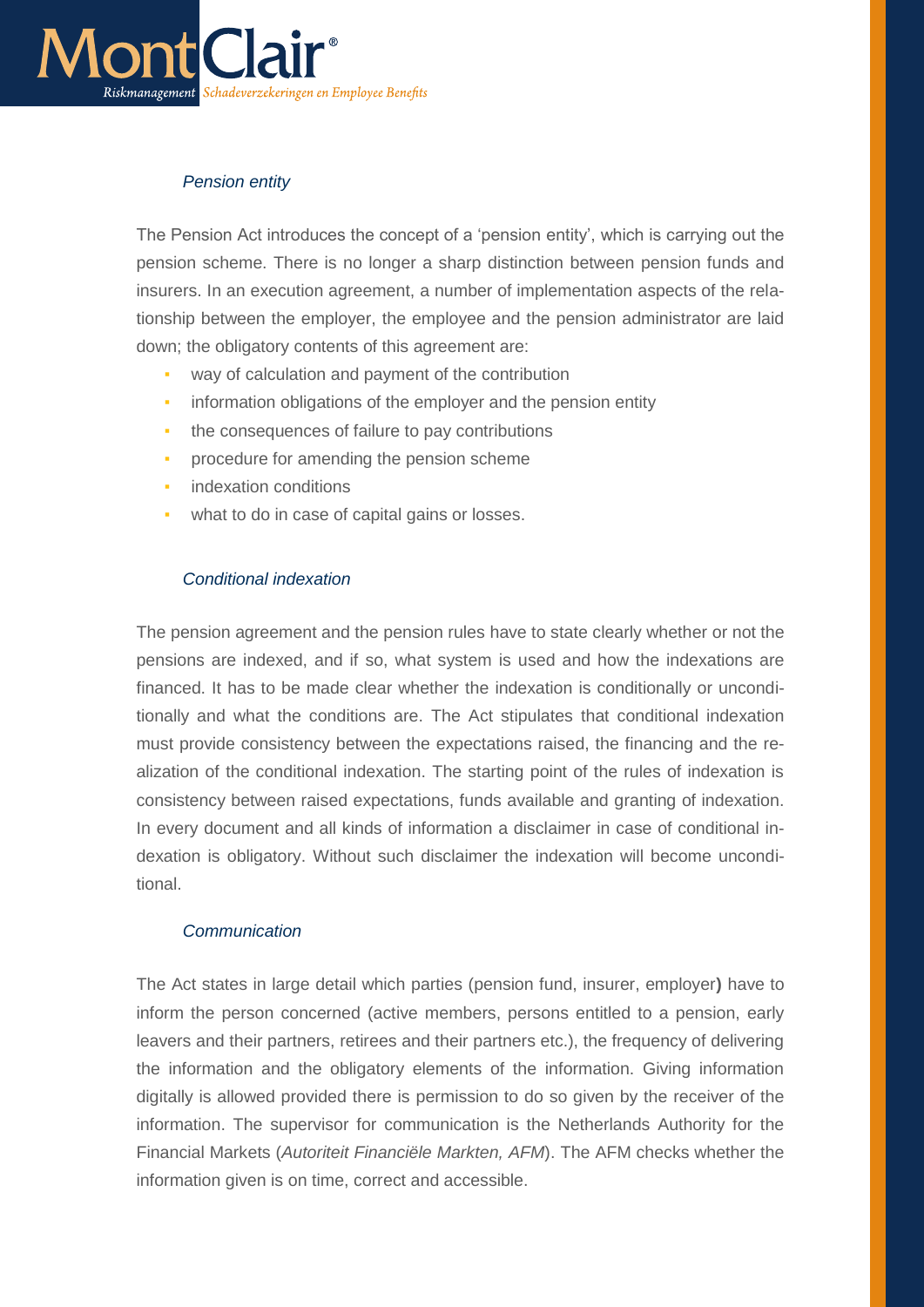

# *Obligation to provide information in the case of DC pensions with individual freedom of investment*

In the case of contribution agreements with freedom of investment, the pension entity bears responsibility for the investment mix, unless the member wishes to make his own investment choices. Where the pension entity is responsible, it must invest the funds 'prudently'. If the member wishes to assume the responsibility, the pension entity is required to annually provide an advice. This means that the pension entity will have to gather information about the member's financial position, knowledge, experience, objectives and willingness to take risks (insofar as this can be reasonably considered relevant to the advice), and use that information as the basis for its advice. The member must then be informed on an annual basis about how that advice relates to the investment mix selected. The supervisor in this regard is the AFM.

# 3. Pension Funds

## <span id="page-18-0"></span>**General**

 $\overline{a}$ 

The board of a company pension fund must comprise representatives of the employer and participating employees: at least 50% of the members of the board must be employee representatives. The statutes and bylaws of a pension fund should give details of:

- the purpose, administration and income of a pension fund
- **•** the rights granted to employees
- **•** the way in which members of the board are appointed or elected
- **•** the winding-up of a pension fund
- what should be done in case of a deficit.

These statutes and bylaws, having been agreed before a notary public, have to be approved by De Nederlandsche Bank<sup>2</sup> and copies of them have to be delivered to all members and other interested parties. A Pension fund may be either self-insured or re-insured with an insurance company.

*<sup>2</sup> Formerly Pension and Insurance Chamber*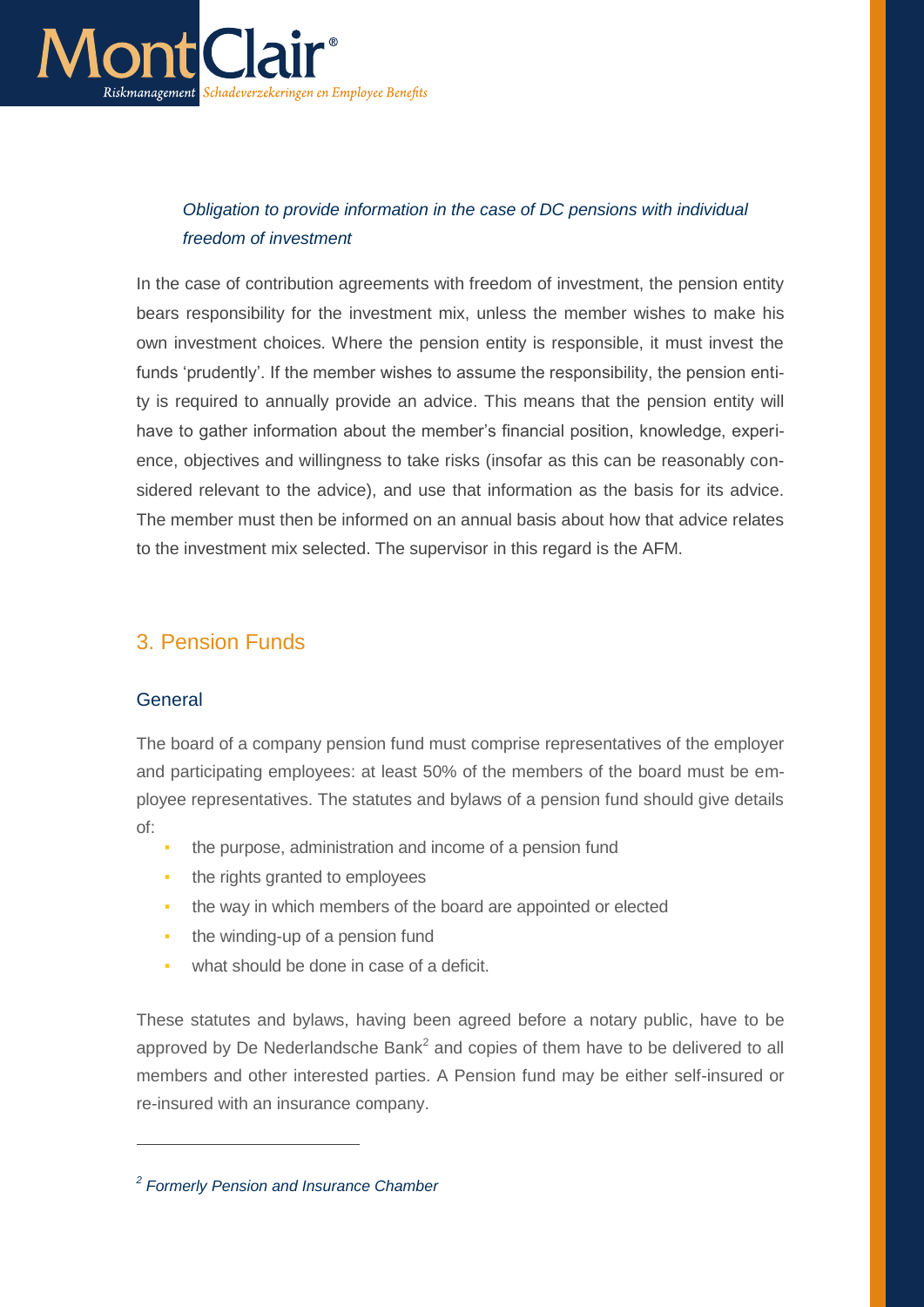

### *The new financial assessment framework for pension funds*

The minimum funding and solvency rules are an integral part of the Pensions Act. A pension fund's financial position must be tested every year.The minimum provision for pensions is equal to the fair market value of the accrued liabilities, excluding nonguaranteed indexation. The minimum solvency position is such that the probability of a funding shortfall is less than 2,5%, given a one-year horizon. The minimum annual contribution is derived from the value of the pensions accrued during the year, including a solvency margin and possibly a contribution to fund indexation. Distinction is made between various indexation systems. Reductions in contributions and refunds are allowed only if certain conditions are met, such as indexation being fully funded.

#### *Pension Fund Governance*

The Pension Act stipulates that pension funds will have to comply with the recently published Principles for Proper Pension Fund Governance. The core of the principles is the periodical reporting on the policy pursued to all the parties concerned, and the realization of an adequate and transparent internal supervision. The principles differentiate between three themes, namely the board, reporting and internal supervision.

#### *Industry-wide Pension funds*

In 1949, the Minister of Social Affairs and Employment was empowered to make participation in an industry-wide pension fund (Bpf) compulsory at request of an adequate representation of employer and employee organizations.

These Bpf's are also subject to the supervision of De Nederlandsche Bank (the insurance control authority).

Although the contributions are not dependent on the age structure of a particular company and are generally expressed as a percentage of pensionable salary, the Bpf's liabilities have to be fully funded. This may be to the disadvantage of companies with a young age structure. An employer who has had a pension plan for at least six months prior to a Bpf request to the Minister of Social Affairs and Employment can contract out of the Bpf on condition that his existing or adjusted pension plan grants benefits equal to or better than those provided by the Bpf. A Bpf, depending on its size, may be self-administered or re-insured. The benefits under a Bpf are generally limited to a defined income ceiling. Any commitment of an employer in excess of such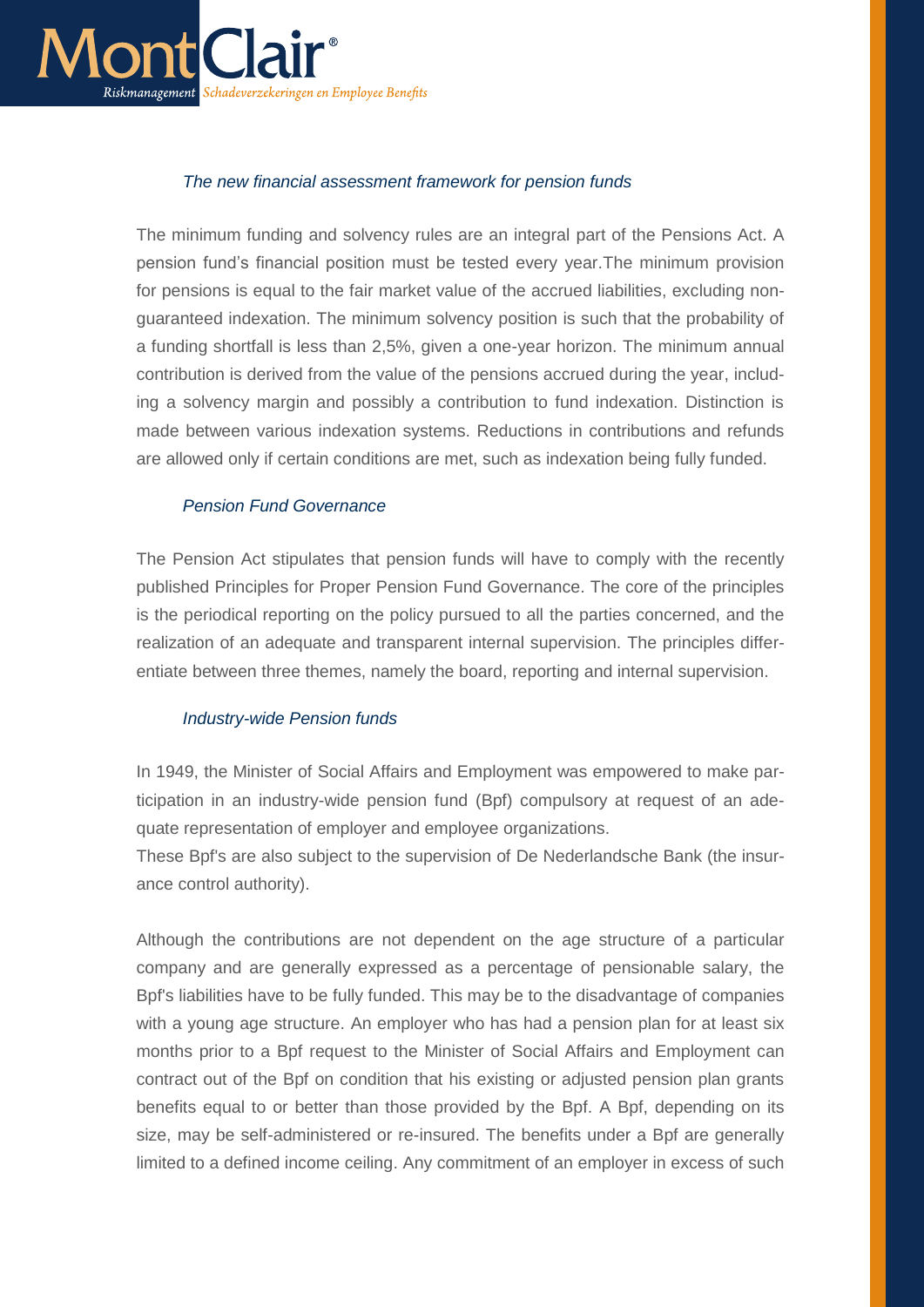

a ceiling can be provided in a manner determined by the employer, so long as the regulations, as laid down in the Pension Act, are fully met.

#### *Company Pension funds*

A pension fund can carry its own risks, provided that:

- the pension fund observes the provisions of an actuarial and financial plan, in which the financial design and the underlying technical bases are laid down and fully accounted for. This report has to be submitted to De Nederlandsche Bank, which can make objections.
- satisfactory proof is given to De Nederlandsche Bank that a pension fund has a sufficiently broad base to assume its own risks.

The aggregate of the assets of a self-administered pension fund and the actuarial value of the expected income has to at least cover the liabilities of a pension fund. Investments have to be made soundly and no more than 5% of a pension fund's assets may be invested in the employer's business.

If a company pension fund does not meet the requirements for self-administration or if a company prefers full re-insurance, it must cover its liabilities through a life insurance company.

Company pension funds are subject to the control of De Nederlandsche Bank. Each year, a pension fund has to submit a report to De Nederlandsche Bank. This report has to be audited by a qualified accountant, which gives a complete review of a pension fund's financial position and shows, to the satisfaction of De Nederlandsche Bank, that the provisions of the Pension Act have been fully met. The report also has to include a number of actuarial details compiled and calculated by an qualified actuary. Both the accountant and the actuary have an professional obligation to report abuses to De Nederlandsche Bank.

Such annual reports must be made in a format prescribed by law.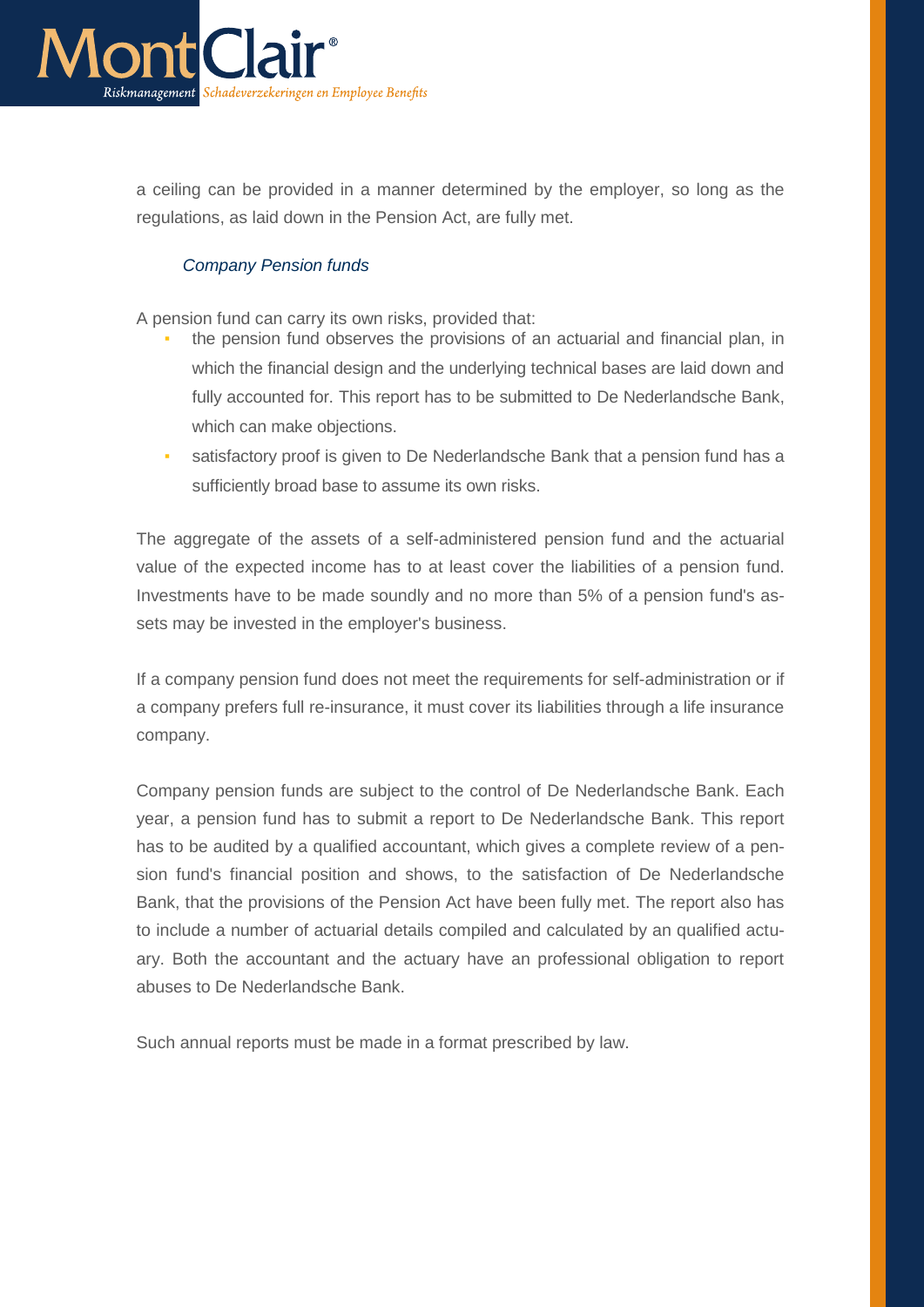

# <span id="page-21-0"></span>**4. Pension plans**

## <span id="page-21-1"></span>4.1. General

Today, the vast majority of Dutch companies offer their employees a benefits programme supplementary to the social security benefits. Customary practice in the area of occupational benefits is detailed under the same headings as the social security benefits described previously, i.e.:

- retirement
- death
- disability/sickness
- medical

## <span id="page-21-2"></span>4.2. Retirement

#### *Qualifying criteria*

As from 1st January 2008, the maximum entry age is set on age 21.

#### *The retirement age*

Until January 1st 2012 the retirement was generally the same as under the social security system, i.e. the first day of the month in which the member attains age 65, both for men and women. As off  $1<sup>st</sup>$  January 2012 the retirement date under the social security system was changed to the real date on which a person attains age 65. Some pension funds and insurers have not yet changed the retirement date accordingly. Earlier retirement has always been an important issue. Retirement from age 55 used to be possible. The Netherlands suffered from a low labour force participation rate in large part because of actions taken in the early 1980s that encouraged early retirement to free up jobs for younger workers. These early retirement schemes (vervroegde uittredingsregelingen, or VUTs) were very generous, providing benefits up to 80 percent of a worker's final wage. In addition, even though the VUTs required complete withdrawal from the labour force, early retirees who were members of an occupational pension plan would continue to receive credit toward their plan until the age of 65.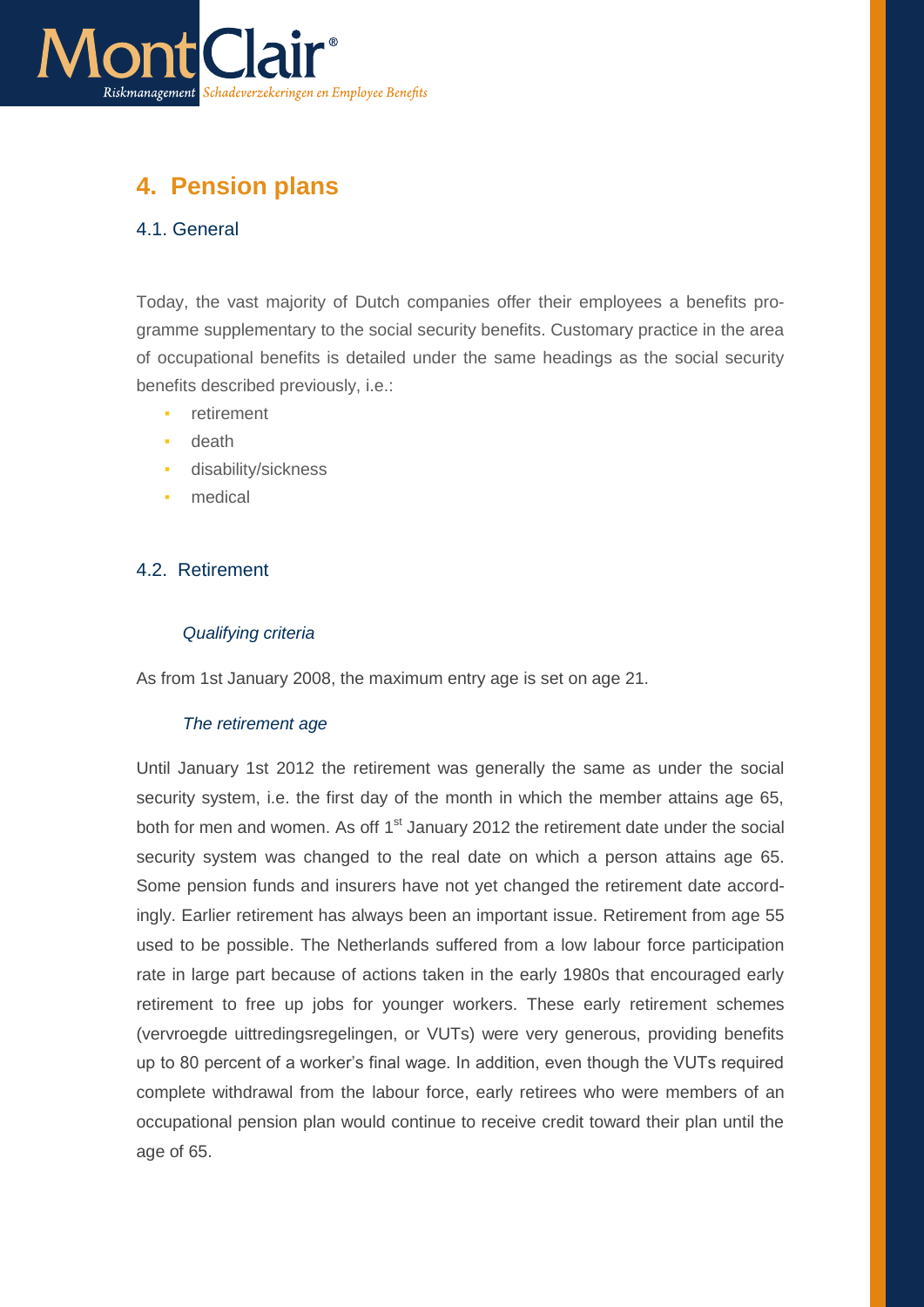

The adverse effects of low labour participation became apparent in the 1990s, and the VUTs were mostly replaced by less generous, but still largely unfunded, early retirement arrangements known as prepensions.

These plans allow employees to exit the labour force as early as age 55, but, unlike the VUTs, benefits vary with the age of retirement. In the late 1990s, about 27 percent of men between the ages of 60 and 65 were collecting early retirement benefits. This all caused the Dutch government plans to end preferential tax treatment for early retirement arrangements and introduce a voluntary career savings program, through a new act, named the VPL Act.

The main provisions of this Act, which has gone into effect  $1<sup>st</sup>$  January 2006, include:

- Granting favorable tax treatment only to occupational pension plans with a normal retirement age of 65. Early retirement will be allowed provided that benefits received before the age of 65 are actuarially reduced.
- Abolishing tax advantages for prepension and VUT programs, except for persons who are aged 55 or older on January 1, 2005.
- Taxing as income accruals under early retirement and VUT plans for those retiring before age 55.
- Creating a voluntary lifecycle savings plan, or *levensloopregeling*. Employees will be allowed to save a maximum of 12 percent of pre-tax salary each year, up to a cumulative balance of 210 percent of final pay. Employers will be able to make tax-deductible contributions on behalf of their workers. The savings may be withdrawn during long leave periods or at early retirement (as early as age 61), with payments taxed as income. The lifecycle savings plan was abolished at 1<sup>st</sup> January 2012.

Though employer's are not obliged to continue early retirement plans for employees older than 55 on December 31<sup>st</sup>, 2004, favourable tax treatment remains in force for retirement plans with a normal retirement age younger than 65 for this category of employees.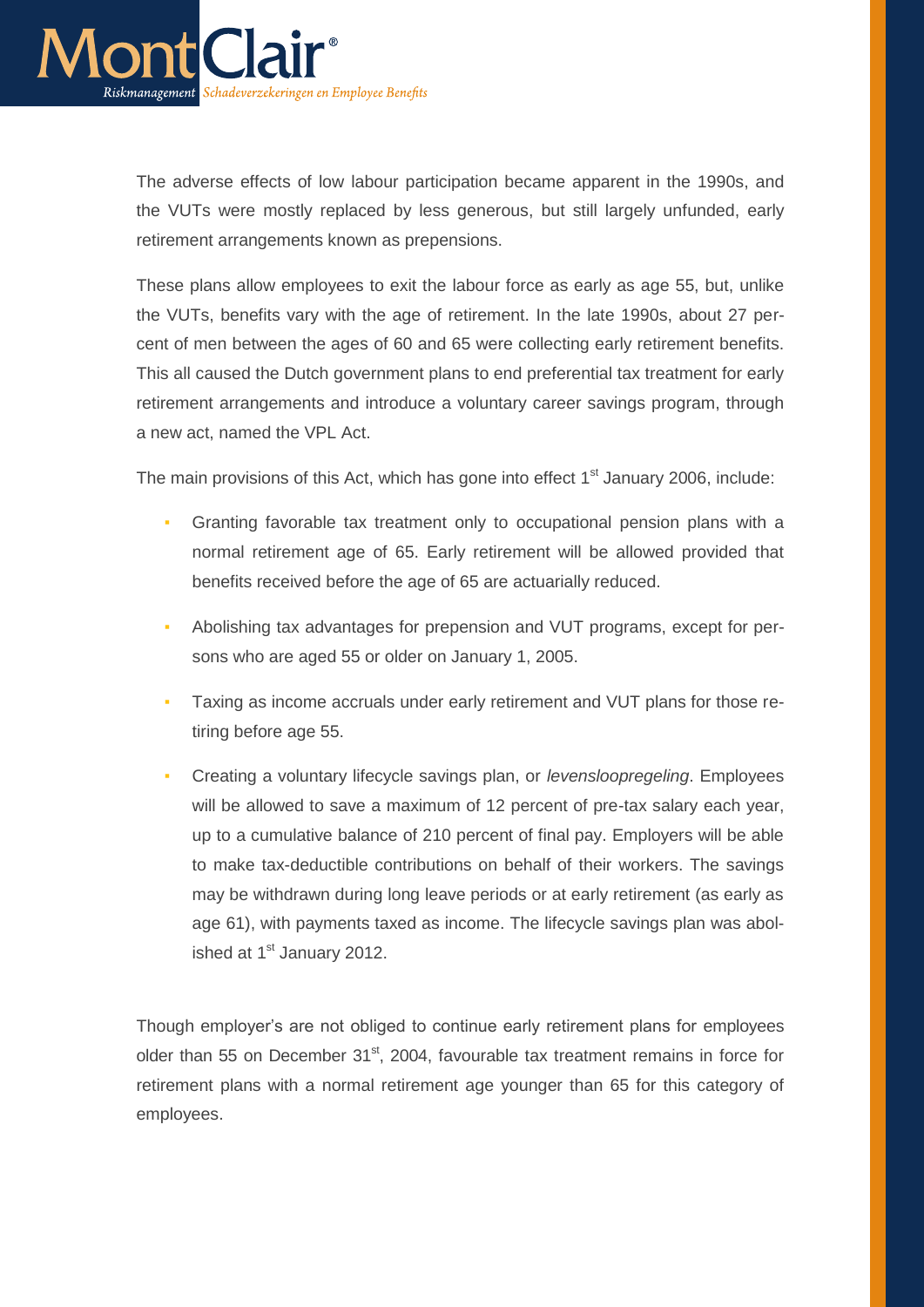

Employees may retire part-time. This may result in a partial pension benefit, while the service is continued partially and pension still accrues. When a job is performed parttime in the last ten years before the retirement date, pension accrual may still take place, if the part-time function is at least 50% of the full-time job.

As off 1st January 2013 the pensionable age will be gradually raised by law from the age of 65 in 2012 to the age 67 in 2023 based on the following schedule.

| If one is born:                        | <b>AOW starts in:</b> | Pensionable age is: |
|----------------------------------------|-----------------------|---------------------|
| before 1st January 1948                | 2012                  | 65                  |
| after 1947-12-31 and before 1948-12-01 | 2013                  | $65 + 1$ month      |
| after 1948-11-30 and before 1949-11-01 | 2014                  | $65 + 2$ months     |
| after 1949-10-31 and before 1950-10-01 | 2015                  | $65 + 3$ months     |
| after 1950-09-30 and before 1951-08-01 | 2016                  | $65 + 5$ months     |
| after 1951-07-31 and before 1952-06-01 | 2017                  | $65 + 7$ months     |
| after 1952-05-31 and before 1953-04-01 | 2018                  | $65 + 9$ months     |
| after 1953-03-31 and before 1954-01-01 | 2019                  | 66                  |
| after 1953-12-31 and before 1954-10-01 | 2020                  | $66 + 3$ months     |
| after 1954-09-30 and before 1955-07-01 | 2021                  | $66 + 6$ months     |
| after 1955-06-30 and before 1956-04-01 | 2022                  | $66 + 9$ months     |
| after 1956-03-31 and before 1957-01-01 | 2023                  | 67                  |
| after 1956-12-31                       | 2024                  | As yet unknown.*    |

\* As off 2024 the pensionable age will be related to the average life expectancy and will be determined 5 years in advance .

#### <span id="page-23-0"></span>**NOTE**

The government is discussing about to raise the age of retirement faster then above mentioned. Suggestions are that the pensionable age should be raised to 67 in 2021. At the moment of making this profile it is not concrete if and when the faster raise of the age of retirement will be initiated.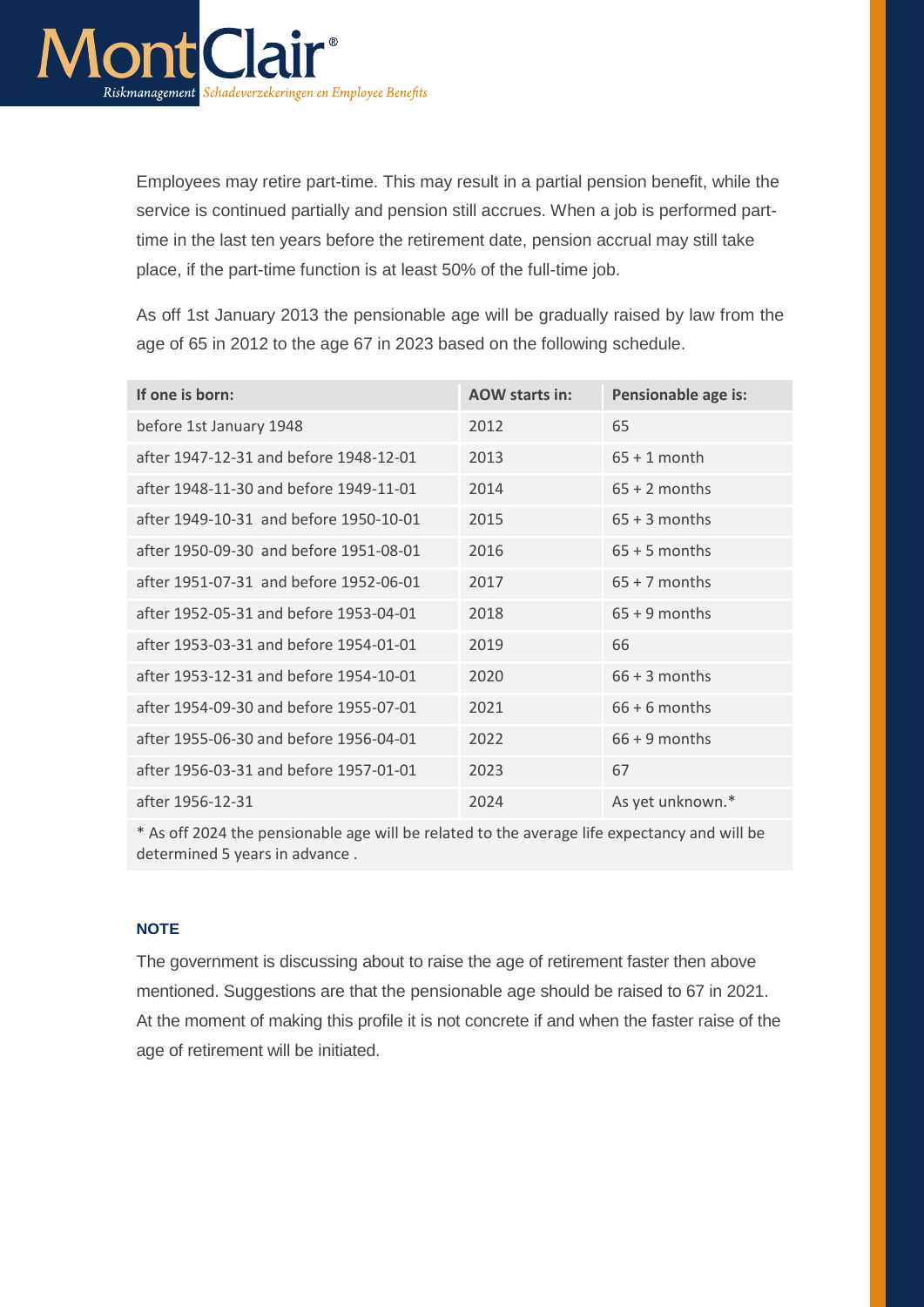

### *Benefits*

Pension plans have to integrate the social security retirement benefit through a deductible<sup>3</sup> on the salary. Under normal conditions the minimum deductible allowed is  $\epsilon$ 13.449,- (2014). The salary base is usually 12 times the gross monthly salary increased by the 8% holiday bonus. The pensionable salary minus the deductible is usually being named the "pensionable base".

In the Netherlands one finds a number of alternative pension plan types:

#### <span id="page-24-0"></span>**FIXED AMOUNTS:**

Irrespective of age and income, a defined amount is guaranteed and paid as from the retirement date. Such plans are hardly found anymore.

#### <span id="page-24-1"></span>▪ **DEFINED CONTRIBUTION BENEFITS:**

A fixed percentage depending of age and pensionable salary for each member is invested each year for a retirement pension from the retirement date. Recent legalization has set limits on the level of contribution and to use different contribution rates for groups of five age years.

It was not unusual to fund both retirement and survivor's pensions of the contribution deriving from the contribution percentage table. Given new views on the consequences of the termination of the exemption for pension plans in the anti-discrimination law (Algemene Wet Gelijke Behandeling) this set up is no longer allowed as it leads to discrimination between male and female employees. Reason for that is that the costs for the survivor's benefits for males and females are different and so resulting in a different amount of contribution available for accruing the retirement pensions, thus resulting in different retirement pensions for males and females of the same age and salary. Further the contribution table of a pension plan has to be set in line with the maximum tables as presented by the fiscal authorities in 2003 and as revised in 2007 and 2009. As off 2013-01-01 net contribution tables are obligatory.

 $\overline{a}$ 

*<sup>3</sup> Usually named 'franchise'.*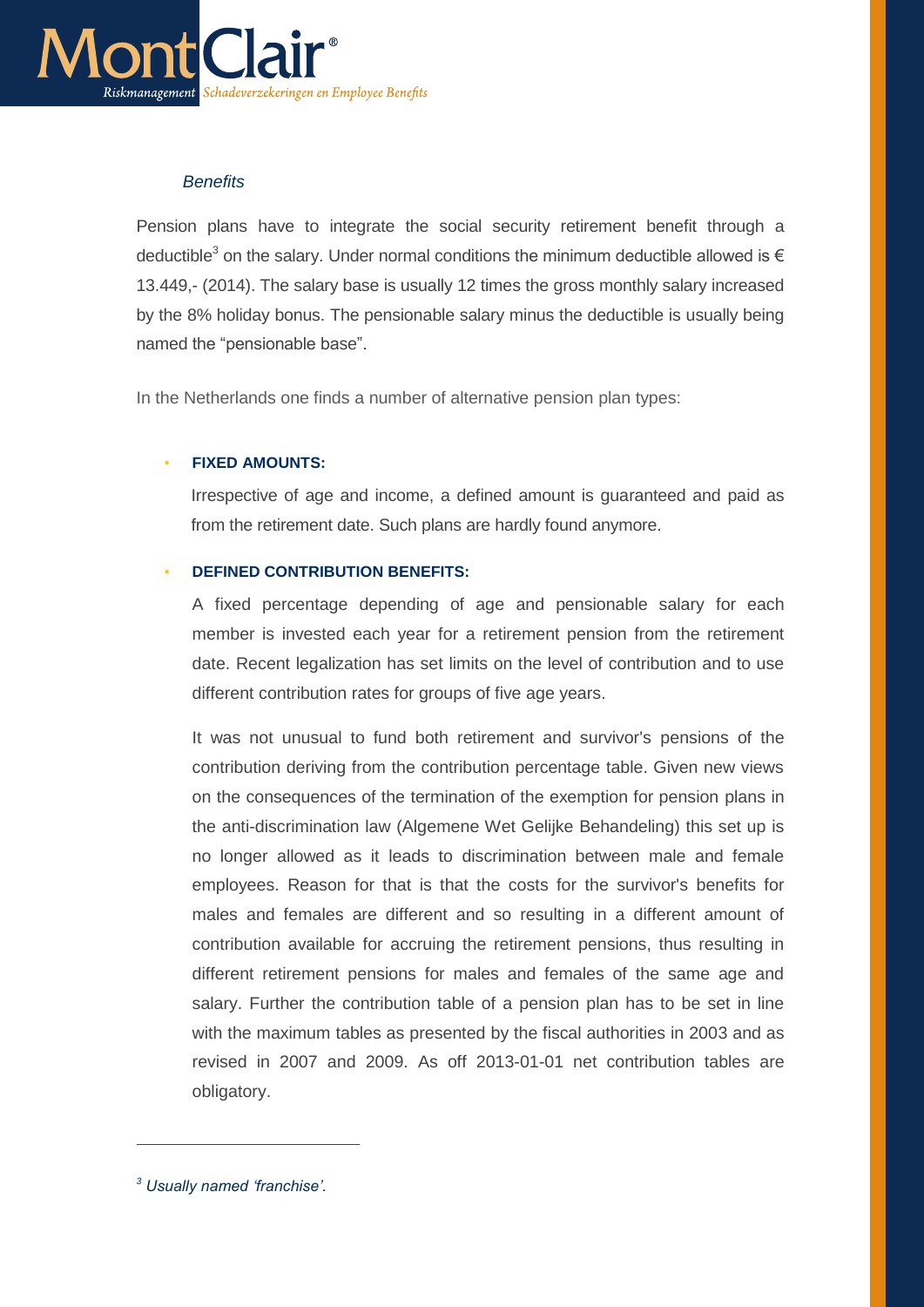

| Age       | <b>Example Contribution</b><br><b>Table</b><br>(retirement age 67) | <b>Example of an</b><br>allowed table | <b>Example of an</b><br>illegal table |
|-----------|--------------------------------------------------------------------|---------------------------------------|---------------------------------------|
| $15 - 19$ | 3.8%                                                               | 3.5%                                  | 6%                                    |
| $20 - 24$ | 4.4%                                                               | 4.0%                                  | 8%                                    |
| $25 - 29$ | 5.3%                                                               | 4.8%                                  | 10%                                   |
| $30 - 34$ | 6.5%                                                               | 5.9%                                  | 11.5%                                 |
| $35 - 39$ | 7.9%                                                               | 7.1%                                  | 12.5%                                 |
| $40 - 44$ | 9.6%                                                               | 8.7%                                  | 14%                                   |
| $45 - 49$ | 11.7%                                                              | 10.7%                                 | 15%                                   |
| $50 - 54$ | 14.4%                                                              | 13.0%                                 | 16%                                   |
| $55 - 59$ | 17.7%                                                              | 16.1%                                 | 18%                                   |
| $60 - 64$ | 22.1%                                                              | 20.0%                                 | 20%                                   |
| $65 - 66$ | 25.9%                                                              | 23.5%                                 | 22%                                   |

Though rarely found in the past, defined contribution is nowadays more and more applied in new pension plans. Since 2011 defined contribution is the most popular in number of plans and in number of members. One of the advantages for participants is the fact that this kind of plan is more flexible than others and has a lot of variations out of which the participants can chose their personal parameters. An advantage for employers are the manageable and predictable costs.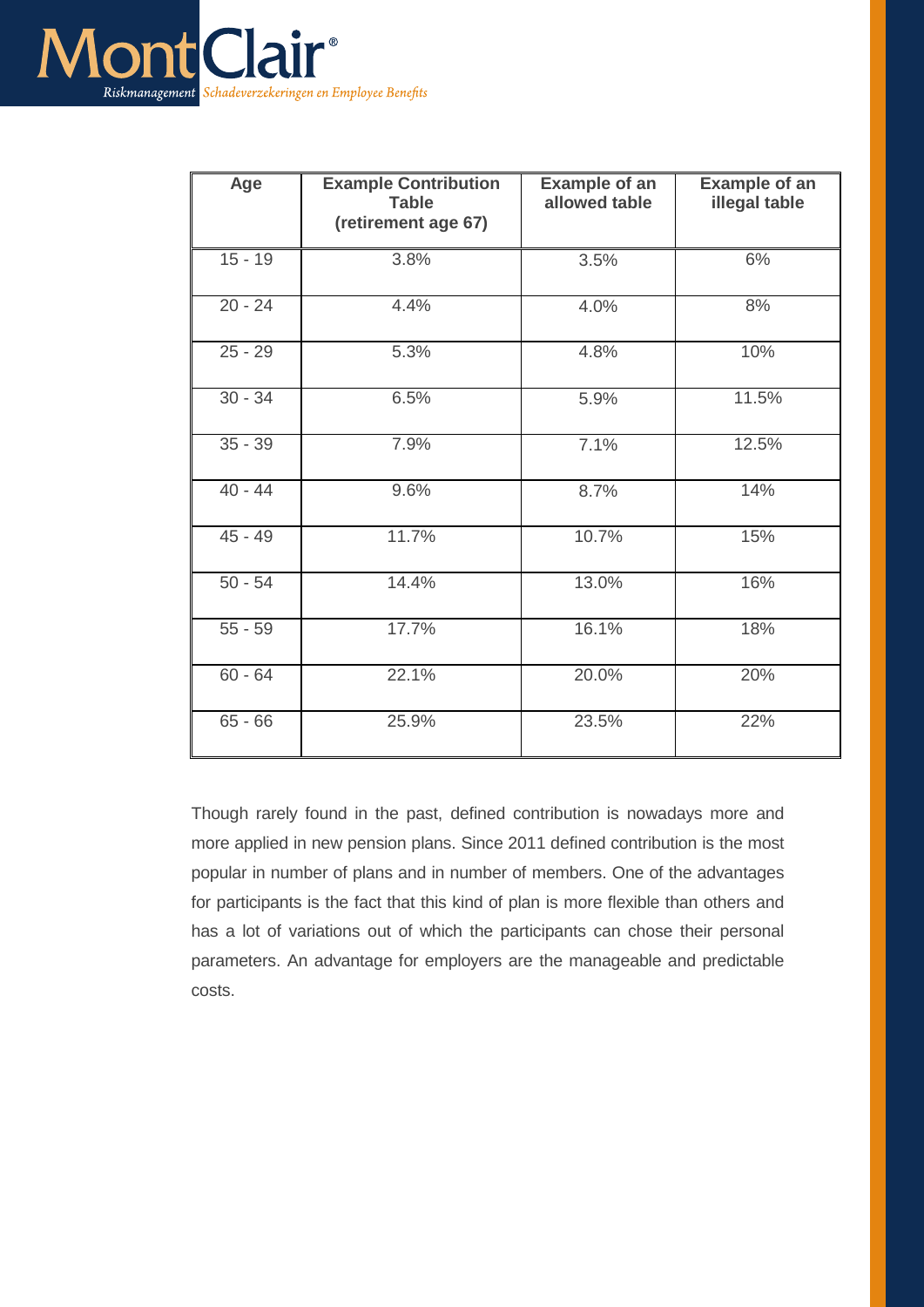

#### <span id="page-26-0"></span>**CAREER AVERAGE BENEFITS:**

A defined percentage of the pensionable salary of each year accrued and guaranteed as a retirement income from the retirement date. This was usually 1.75% per year for a period of 40 years, hence 70% of the average pensionable salary. The maximum accrual percentage was 2.25% p.a. Based on the lowering of the maximum entry age from 25 to 21 and the raise of the pensionable age from 65 to 67 insurers will have to extend the period of 40 years to 46 years. As a result the maximum accrual percentage will be reduced to 1.957% p.a. Usually the pension earned over past years of service and the pensions in payment are indexed. In the past the Government has shown a strong preference for introducing career average plans over final pay plans.

#### <span id="page-26-1"></span>**FINAL PAY BENEFITS:**

A defined percentage of the last pensionable salary (usually 1.75% per service year for 40 years, hence 70%, but it is legally possible to accrue 2% p.a.). A very popular combination of the final pay and career average systems (f.i. final up to age 55 and career average between ages 55 and 65) is considered to be age discrimination and is not longer allowed.Final pay used to be the most used pension system in The Netherlands. For new plans however, the system is hardly used anymore. Due to improved regulations of the Dutch government, the system has lost its attractiveness as the disadvantages (unforeseen cost-increases at higher ages, unexpected costs when an employee leaves service, etc.) have become more obvious.

#### *Type of pension plans, in percentages*

| <b>TYPE OF PLAN</b>  | <b>MARKETSHARE</b><br><b>PENSION FUNDS</b><br>(2012)' | <b>MARKETSHARE</b><br><b>PENSION FUNDS</b><br>$(2005)$ ") |
|----------------------|-------------------------------------------------------|-----------------------------------------------------------|
| <b>Final pay</b>     | 6%                                                    | 31%                                                       |
| Career average       | 34%                                                   | 25%                                                       |
| Defined Contribution | 56%                                                   | 35%                                                       |
| <b>Other</b>         | 4%                                                    | 9%                                                        |

*') as percentage of total plans*

*") as percentage of total pension funds Source: De Nederlandsche Bank*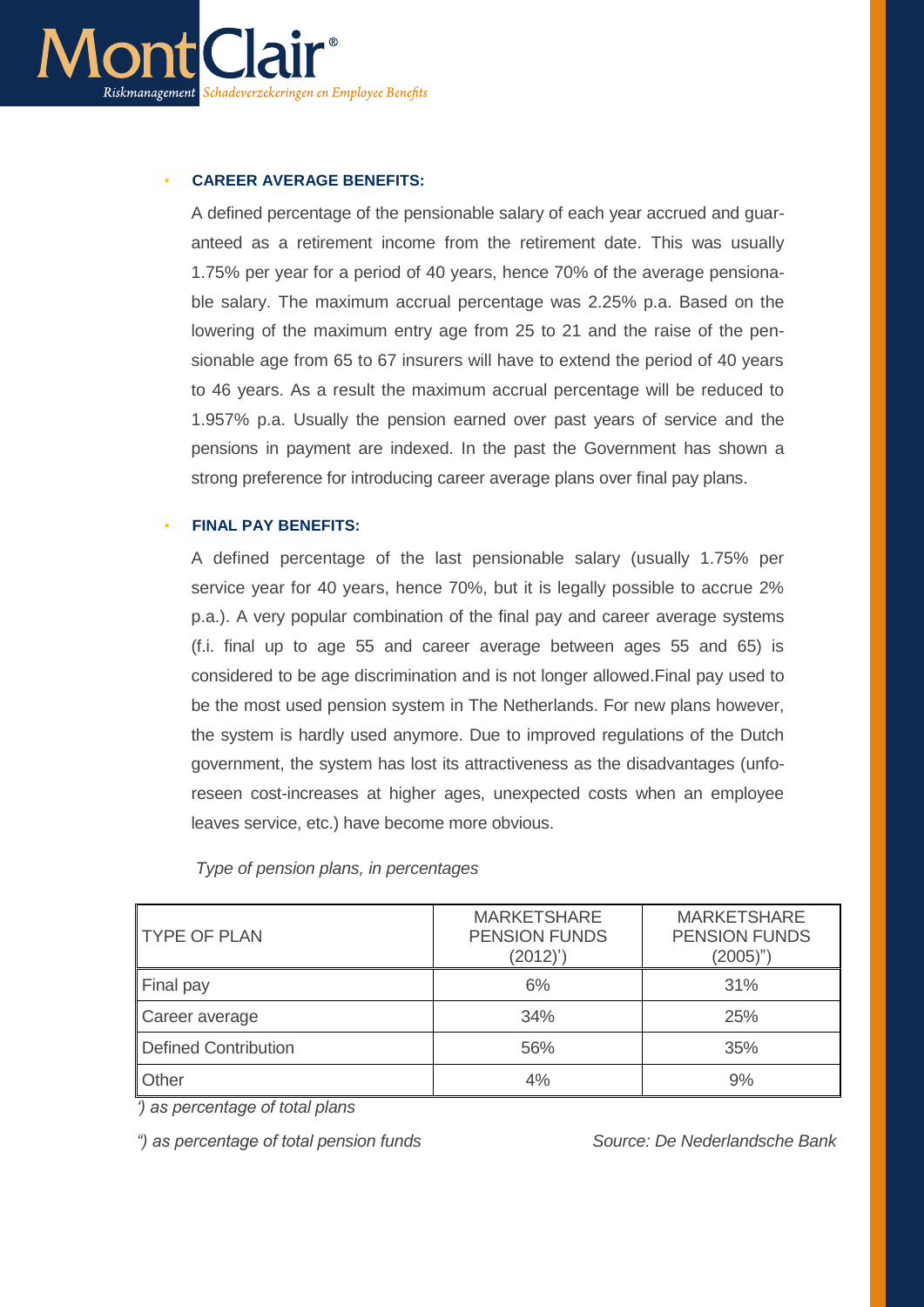

### *Indexation*

Employers should be aware that, according to the Pension Act, there is no obligation to adjust pensions in payment. However, when an employer has made a decision to do so, pensions in payment for those who have already left the company, may not be excluded. The Pension Act sets out a strong regulation on the wording of indexation.

### *Conversion of retirement and accrued survivors' pension*

Pension plans have opened the possibility for each member to exchange a survivor's pension against retirement pension. In practice this means that an employer has to give entitlement to a survivor's pension to every employee whether or not this employee has a partner. At the retirement date the employee who does not have a partner or has a partner with a sufficient income of its own, can exchange that pension for a higher retirement pension.

There is also the possibility for each member to exchange part of the retirement pension against a survivor's pension. At the retirement date the employee who has a partner with an insufficient income of its own, can exchange part of that pension for a higher survivor's pension. Survivor's pension may not exceed 70% of the pensionable salary.

#### *Voluntary pension contributions*

In the past, compulsory contributions only could be taken from the gross salary. Within the framework of individual and flexible pensions, voluntary contributions may be deducted as well nowadays.

## *Purchase of past service years*

Service years may be purchased with former employers. This must concern service years before 8 July 1994.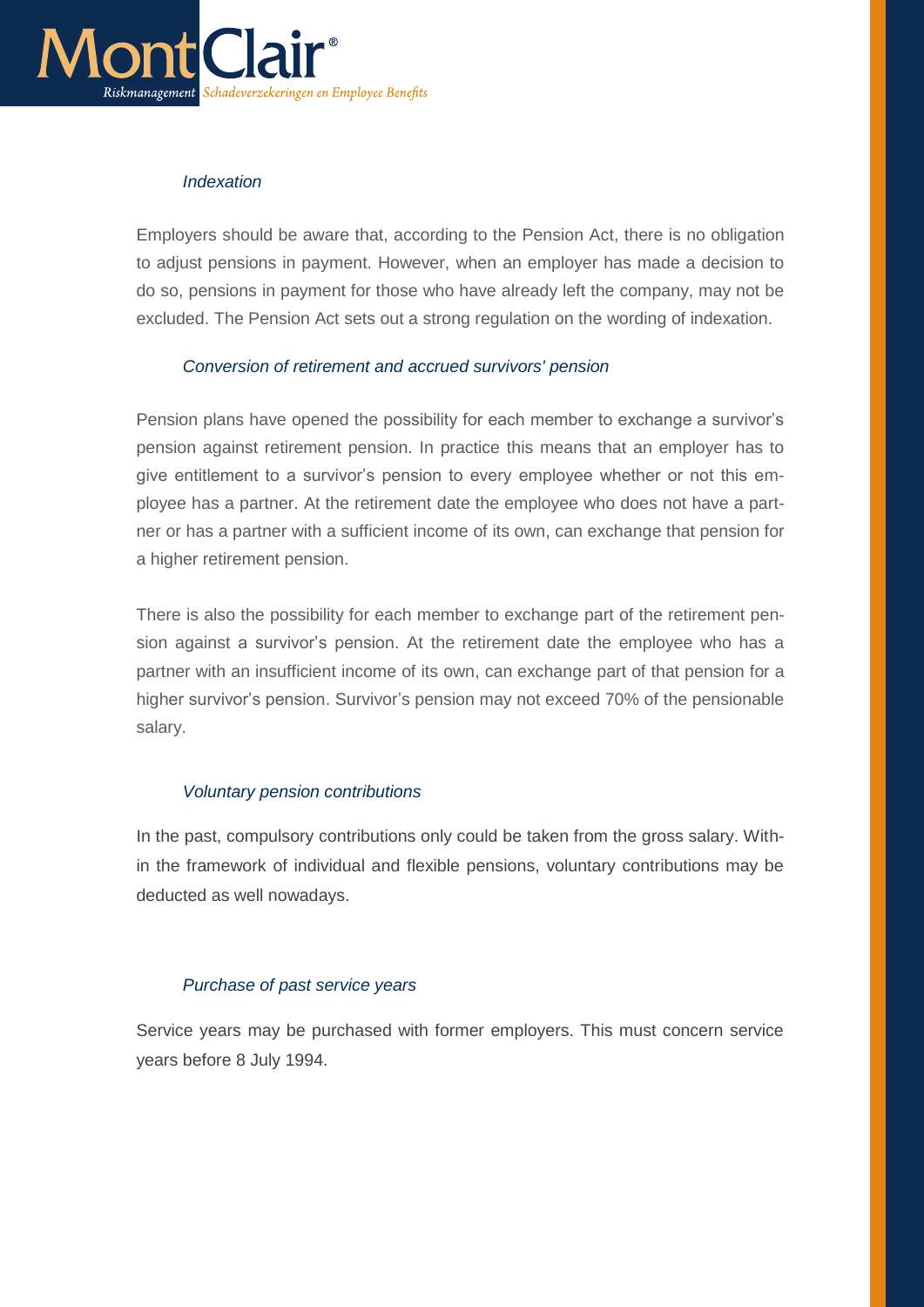

### **Demotion**

Employees may be demoted towards a job with lower qualifications and lower salary. If such demotion is made in the ten years preceding retirement, the original pensionable salary received directly before the demotion can be the base for the building of pension rights.

## *Fluctuating pension (100:75)*

Pension benefits may vary, the lower benefit not being less than 75% of the higher benefit, and the extent of the variation being determined at the inception date of the pension. When the 100:75 range is applied, indexation and bridging pension are not taken into account. When the fluctuation leads to a temporarily higher pension on top of the 100% norm, this is acceptable.

### <span id="page-28-0"></span>4.3. Death

Retirement and survivor's benefits differ from country to country. Not because technicians have developed different ideas of constructing their respective programs, but mainly because of the historical, cultural and religious backgrounds appertaining in different countries.

In The Netherlands, a pension plan without survivor's benefits is unheard of. Indeed, if a new employer is unable to afford to offer his employees a full retirement benefits program, he will invariably effect a life policy on behalf of his staff. In this way he ensures that the dependants, irrespective of age, will obtain some financial support in case an employee should die in service.

In case the employee has not yet qualified for membership of a pension plan, because his eligibility age has not yet been reached, he will generally be covered in respect of survivor's pensions. During a waiting period cover is obligatory by law.

It is not customary in The Netherlands to provide lump sum death benefits under a pension plan. Such benefits would be considered as taxable income in the year in which they were paid, unless they were immediately converted into pensions. If an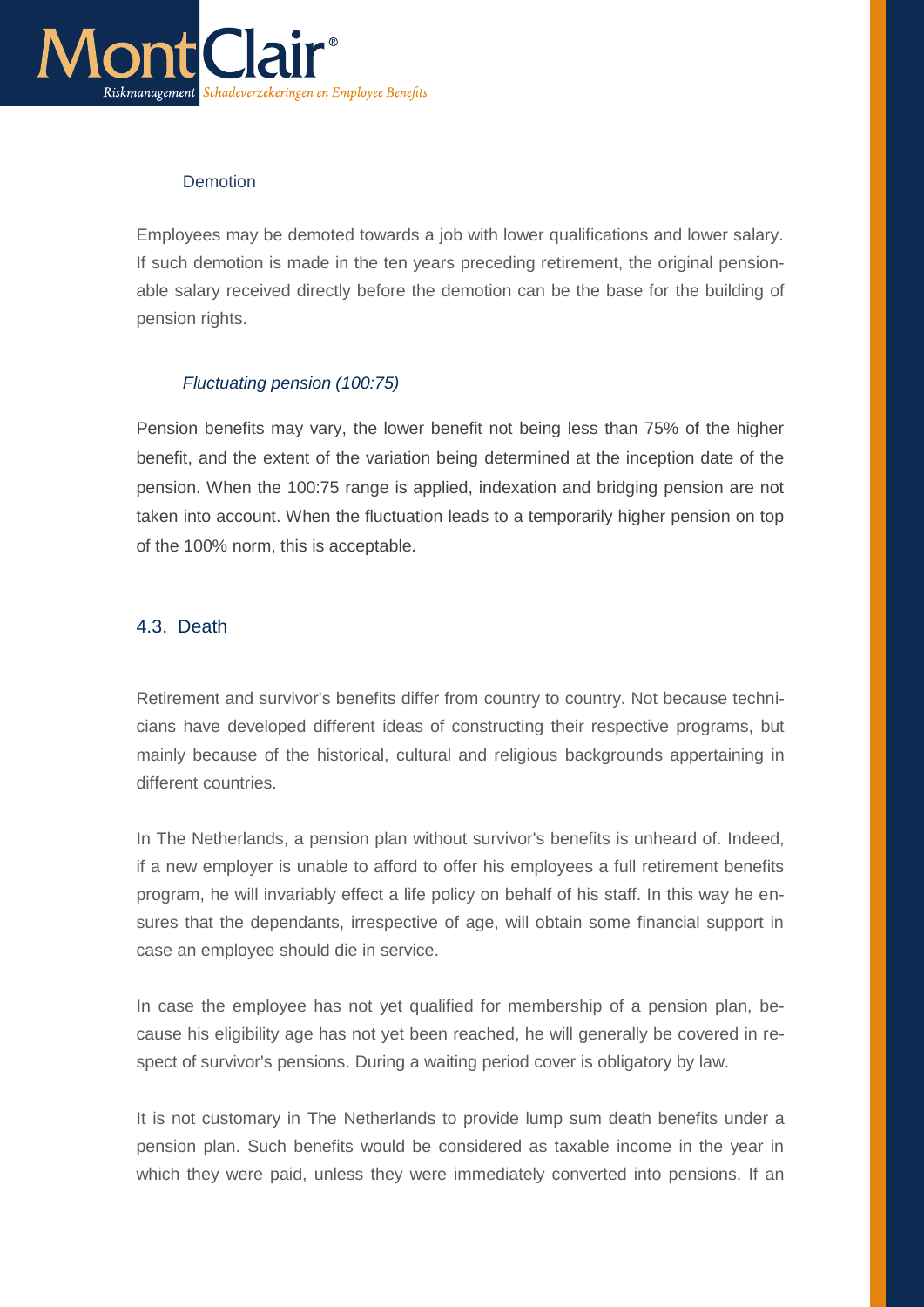

employer insisted on having lump sum death benefits, he would be well advised to insure them under a separate plan.

Survivor's pensions for the eligible partner usually amount to 70% of the prospective or actual old age pension of the member and are payable for life.

As most of the employees will not be entitled to a social security survivor's benefit, employers usually provide an additional survivor's benefit to the amount of € 14,533.- (2014). The pension is usually referred to as ANW-gap pension. Though the employee is usually paying the cost for this benefit in full, the benefit is fully treated fiscally as a pension.

Orphan's pensions usually amount to 20% of the pension for the partner or 14% of the old age pension and are doubled where both parents are dead. They are paid up to the age of 18 or 21 and may continue to age 27 for disabled children or for children in full-time educational or vocational training.

## <span id="page-29-0"></span>4.4. Disability/sickness

#### *General*

An increasing number of employers provide disability pensions related to earnings in excess of the social security ceiling. When a disability pension is insured, the same eligibility requirements generally apply as those for retirement pensions.

#### *Benefits*

Disability benefits include:

- 1. a waiver of premiums/contributions facility (for retirement benefits)
- 2. the payment of a disability income.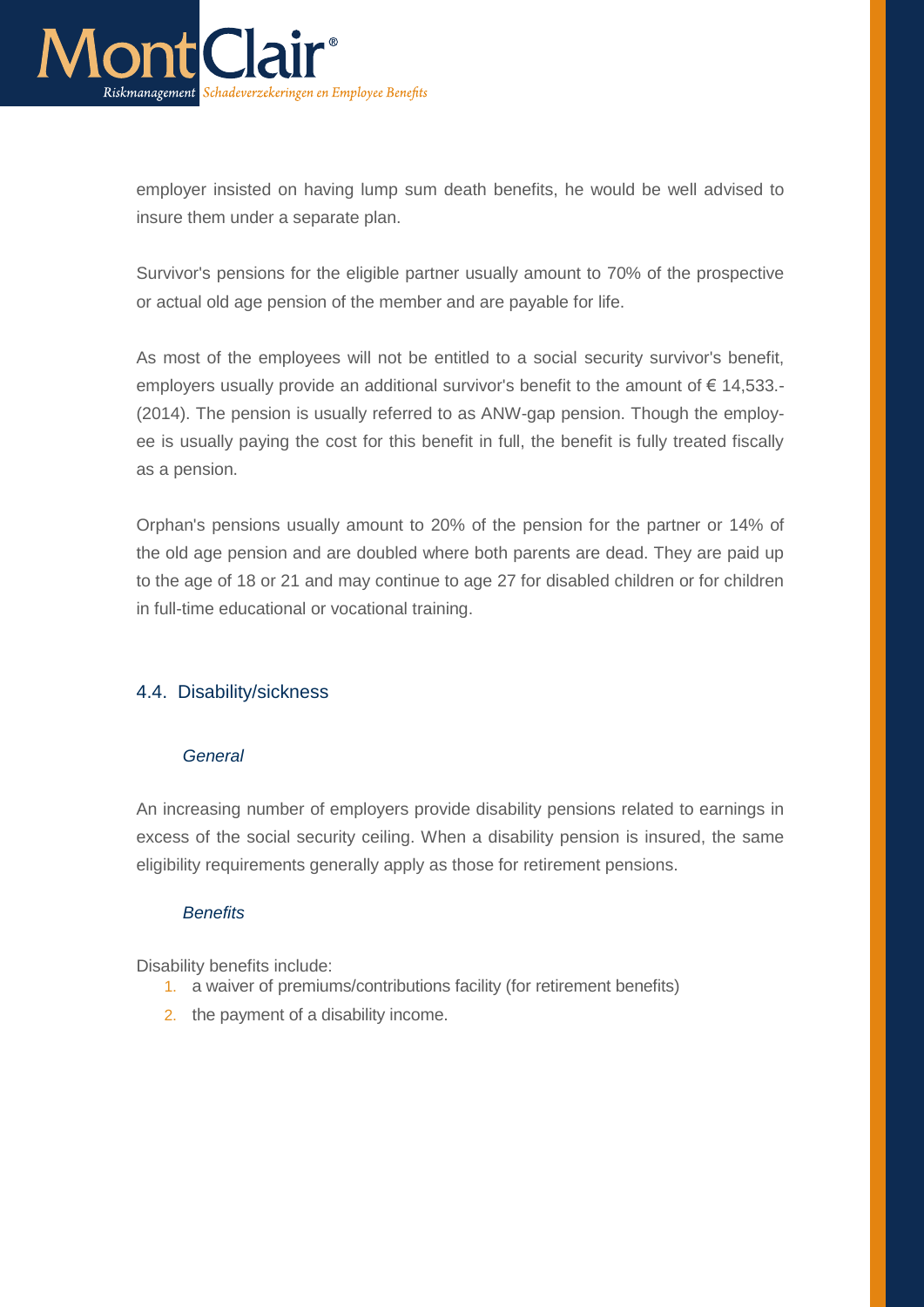

# *Waiver of premium*

Most retirement programs provide a waiver of premiums/contributions facility in case of disablement.

The determination of the degree of disability is generally related to the criteria laid down in the WIA. Three methods can be selected, namely:

- a. the two-class system, in which benefits are granted, provided that the degree of disability according to the WIA amounts to 65% or more
- b. the three class system, which provides 100% benefits in the case of a disability of 65% or more and 50% benefits where the disability percentage, as determined by the WIA, lies between 35% and 65%
- c. the WIA class system, in which case the benefits, as a percentage of pay, are directly related to the WIA benefits payable.

### *Disability income*

There are four types of additional disability benefits:

Disability pensions related to earnings in excess of the social security ceiling to the amount of 70% or 80% of the excess.

Disability pensions to provide income for partially disabled employees (less than 35%) who suffer from loss of income and are not compensated by social security.

Disability pensions to provide income to those partially disabled employees who use the earnings capacity for at least 50% and have an income in excess of the social security maximum; these employees only receive a limited social security benefit.

Disability pensions to fill up the loss of income to partially disabled employees who do not (or can not because appropriate jobs are not available) use the earnings capacity in basic benefit. These employees only receive (after a certain period) 70% of the minimum wage.

For all these benefits, the benefit paid relates to the percentage of incapacity. The determination of the degree of incapacity is related to the criteria laid down in the WIA.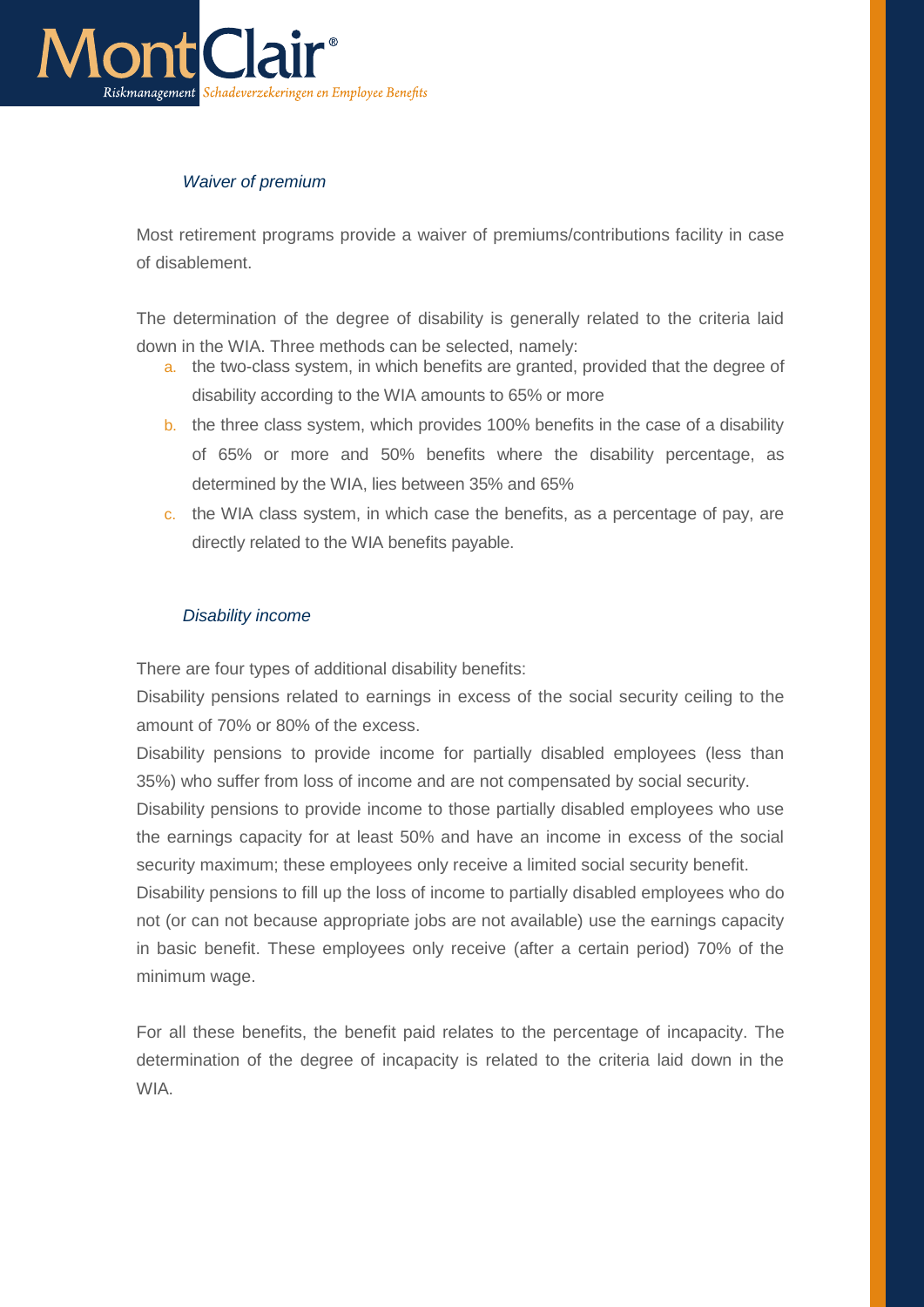

### *Sick pay - Obligation to continue wage payment during sickness (WULBZ)*

The statutory requirement for employers to continue paying a sick employee's salary is broadened. Since 1994, employers have been obligated to continue payments for two or six weeks, after which sick pay will be paid as a government benefit under the Sickness Benefits Act (ZW). As per 1 March 1996, this Act has been abolished. At first it has become the employer's duty to continue payments for 52 weeks, the minimum level being 70% of the normal daily wage. Since 1<sup>st</sup> January 2004 this period has been extended to 104 weeks. This payment is (as in the old ZW) maximized to € 197.- (2014) per day.

Many employers, particularly smaller ones, have taken out private insurance (either full coverage or stop-loss) against having to pay salaries to people who are unable to work.

The social partners may agree in their collective agreement to top up the sick pay from 70% to 100% of the wage, but the Government has urged the social partners not to provide a top-up of this kind in the second year of sickness. Employers can reinsure their risks with a private insurance company. Most small and medium-sized companies do, in fact, have this kind of private insurance.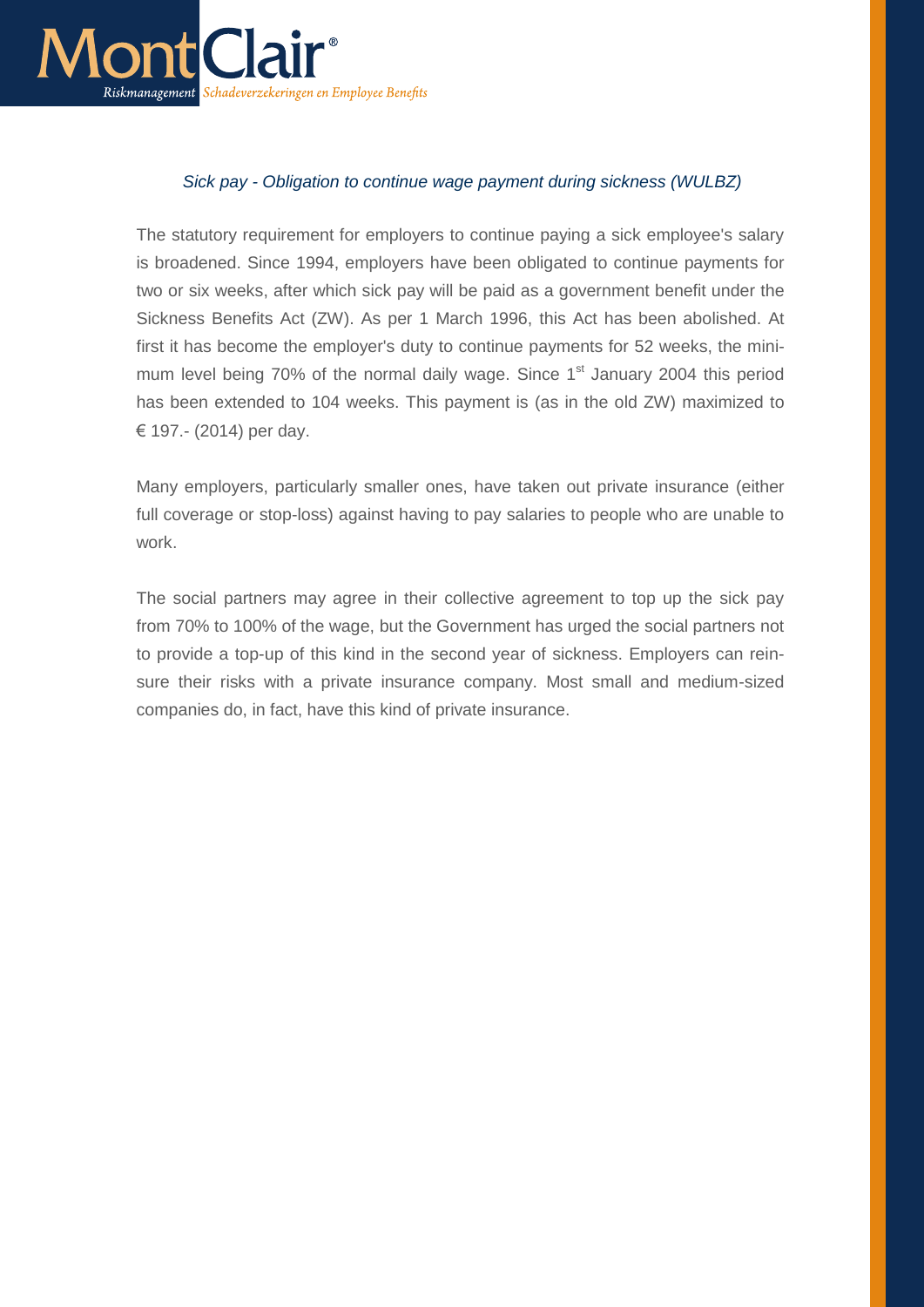

# **Modernisation of Sickness Benefits Act (BeZaVa)**

In recent years a number of measures have been taken by the government to reduce the costs of sickness and incapacity. None of these measures have had a positive effect on the cost reduction for so-called flex workers (temporary workers and agency workers). To reduce these costs the government has made the (former) employers responsible for their own incapacity loss. Ultimately each company will cover "their own loss"; for each employee, regardless the type of employment contract.

## *Sickness Benefits Act (ZW) and the WIA*

Employees with a contract for a fixed period (hereinafter called: flex workers), who leave the company during the mandatory period for the continued payment of wages no longer receive their wages from their (former) employer. These ex-employees receive a benefit under the Sickness Benefits Act (ZW) from the UWV (Social Security Agency), prior to the WIA examination. In these cases both the ZW benefit and subsequent WGA benefit are financed by the sector fund. An employer is therefore not directly confronted with additional ZW and WGA premium charges. This has changed as from 1 January 2014.

The ZW part is divided into 4 pillars: pregnancy, sick unemployment benefit recipients, flex worker and others. The group flex workers is further specified into agency staff and temporary employees who call in sick within 28 days after termination of employment.

If an employee has a No Risk status due to a occupational handicap or a previous incapacity benefit, also a right exists to a ZW benefit during their absence. This also applies for unemployment benefit recipients and sickness due to pregnancy. The ZW benefit and subsequent WGA benefit for these pillars are also covered by the sector fund.

#### *WIA loss is increasing significantly*

Since the introduction of the WIA (Work and income according to working capacity act), the number of benefits from the WIA has increased significantly. The total number of WIA benefits has increased over 70% since 2006. Approximately 80% of all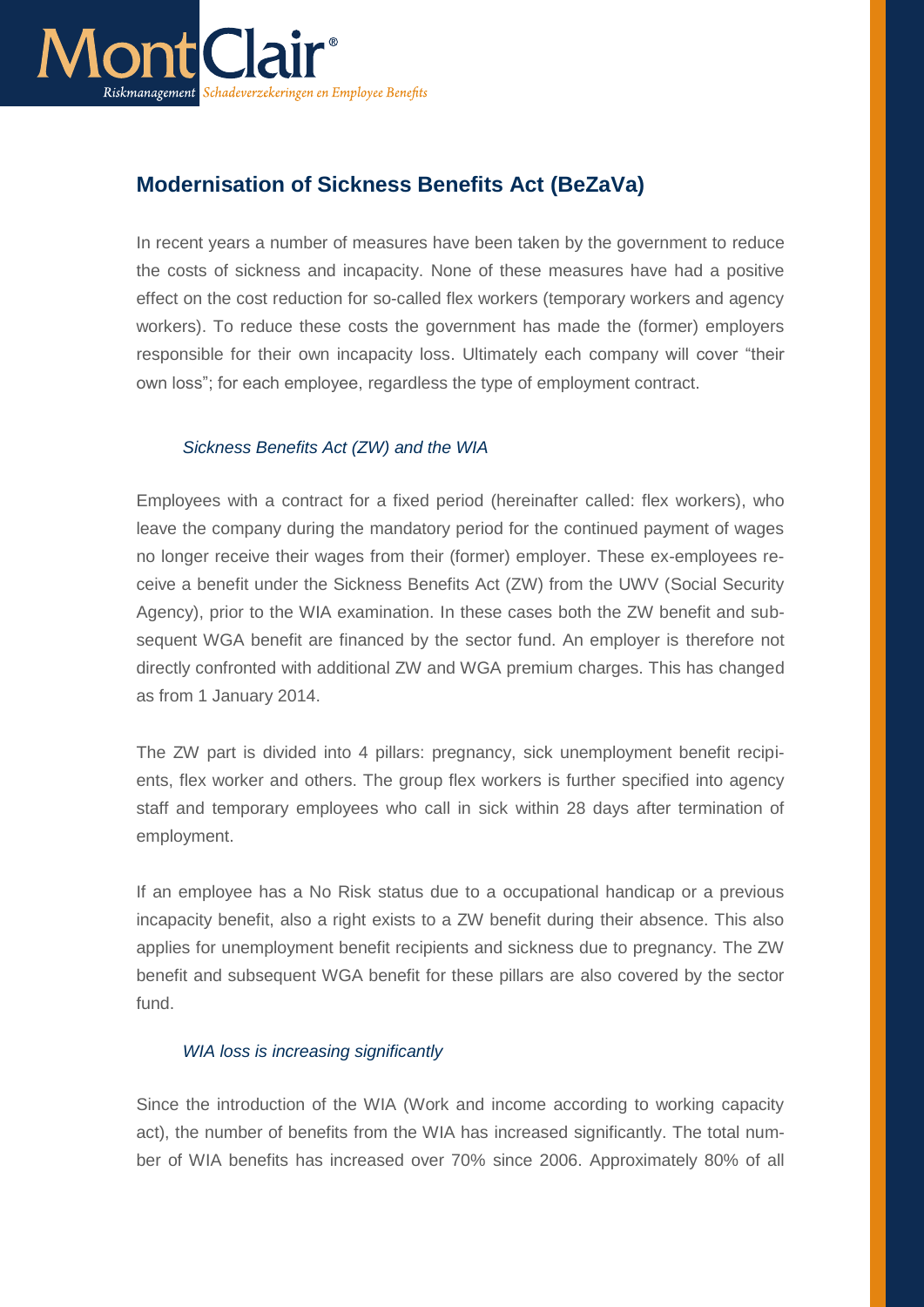

WIA benefits granted in 2011, were WGA benefits. These WGA benefits lead to a higher WGA loss than expected, which is mainly caused by:

- much more WGA 80%-100% (not permanent) assessments (72%) than expected
- remaining longer in the WGA than expected, due to low recovery rates or progression to IVA (permanent)

Around 55% of all WGA benefits relate to flex workers. The UWV, which in these cases is responsible for the Dutch Gatekeeping Improvement Act (Dutch law pertaining to reintegration from sick leave), has proven unable to prevent them flowing into the WGA or reintegrating them into the workforce. The increased WIA inflow by flex workers is the reason for placing more responsibility on the employer.

## *Tightening of Sickness Benefits Act (ZW)*

The aim of the BeZaVa (Sick Pay and Incapacity Benefit Limitation Act) is to reduce the costs of sick leave and incapacity of so-called safety-netters (ex-employees who upon sickness have no right to continued payment of wages by the employer). These are mainly sick agency staff and sick employees with an expired fixed term employment contract.

The Sickness Benefits Act also exists for special situations such as employees for whom the No Risk policy applies (for example young disabled people (Wajongers) or WIA recipients who are employed), unemployment benefit recipients or in case of pregnancy. The proposed changes however, do not relate to this group of sickness benefit recipients. In this situation the safety net regulation is a State-aided regulation that remains unchanged.

The key point is that the Sickness Benefits Act (ZW) and WGA charges for flex workers will be charged directly to the former employer as of 1 January 2014.

# <span id="page-33-0"></span>**THIS AMENDMENT OF THE ACT HAS THEREFORE CONSEQUENCES FOR BOTH THE EMPLOYER AS THE EX-EMPLOYEE!**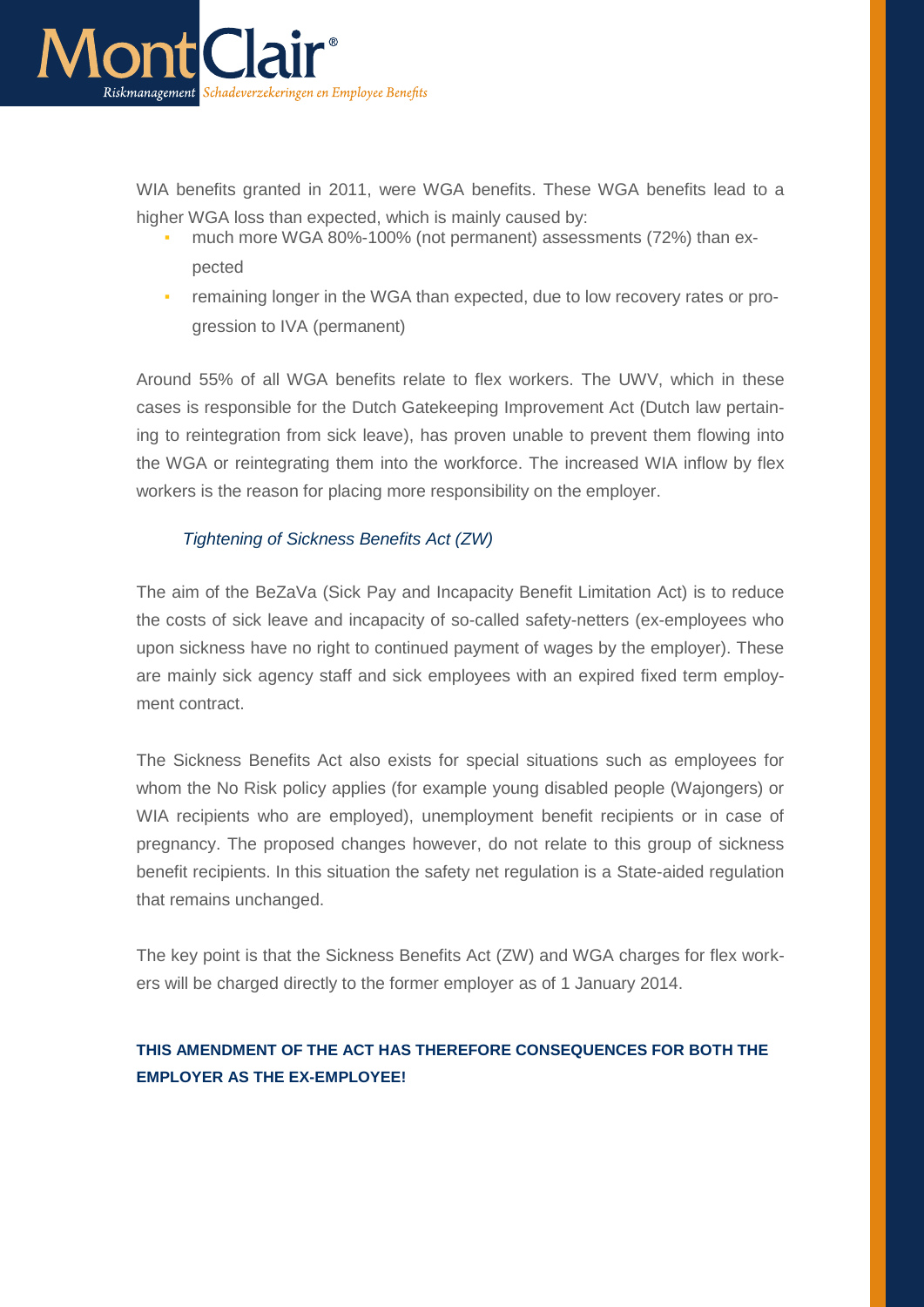

#### *Consequence for ex-employees*

The sickness benefit rights of ex-employees who leave a company sick are limited as a result of the change in the law. The main change for ex-employees is:

Adjustment of ZW criterion: in the first year of sickness, sickness is deemed to apply once an ex-employee is not able to carry out the last work he performed. After the first year of sickness an examination is carried out at which the ZW criterion is made the same as that of the WIA. As a result generally accepted work is taken as a criterion and not the original work. And if there are sufficient (theoretical!) opportunities to carry out other work to earn income, the ex-employee is no longer elligable for sickness benefits rights (earning capacity).

#### *Consequences for employers*

When evaluating the Sickness Benefits Act and the WIA it was found that employers are better able to help sick and incapacitated employees back to work than the UWV. The change in the law provides more financial incentives for employers. The main changes for the employer are:

#### *Premium differentiation under ZW:*

To finance the safety net payments, the premium for large employers (more than approximately 100 employees) will be differentiated based on the past ZW loss attributed to the employer itself. The system is the same as the method by which the WGA premium is differentiated at present. For small employers (less than approximately 10 employees) the premium will continue to be determined at sector level and for medium-sized employers (between approximately 10 and 100 employees) a combination will be made of the differentiation at employer and sector level. This came into force as from 1 January 2014.

#### *Premium differentiation WGA flex:*

The WGA benefits of flex workers are from 1 January 2014 attributed to the (last) employer by means of a differentiated premium. The WGA premium differentiation for small, medium-sized and big employers is identical to the ZW premium differentiation.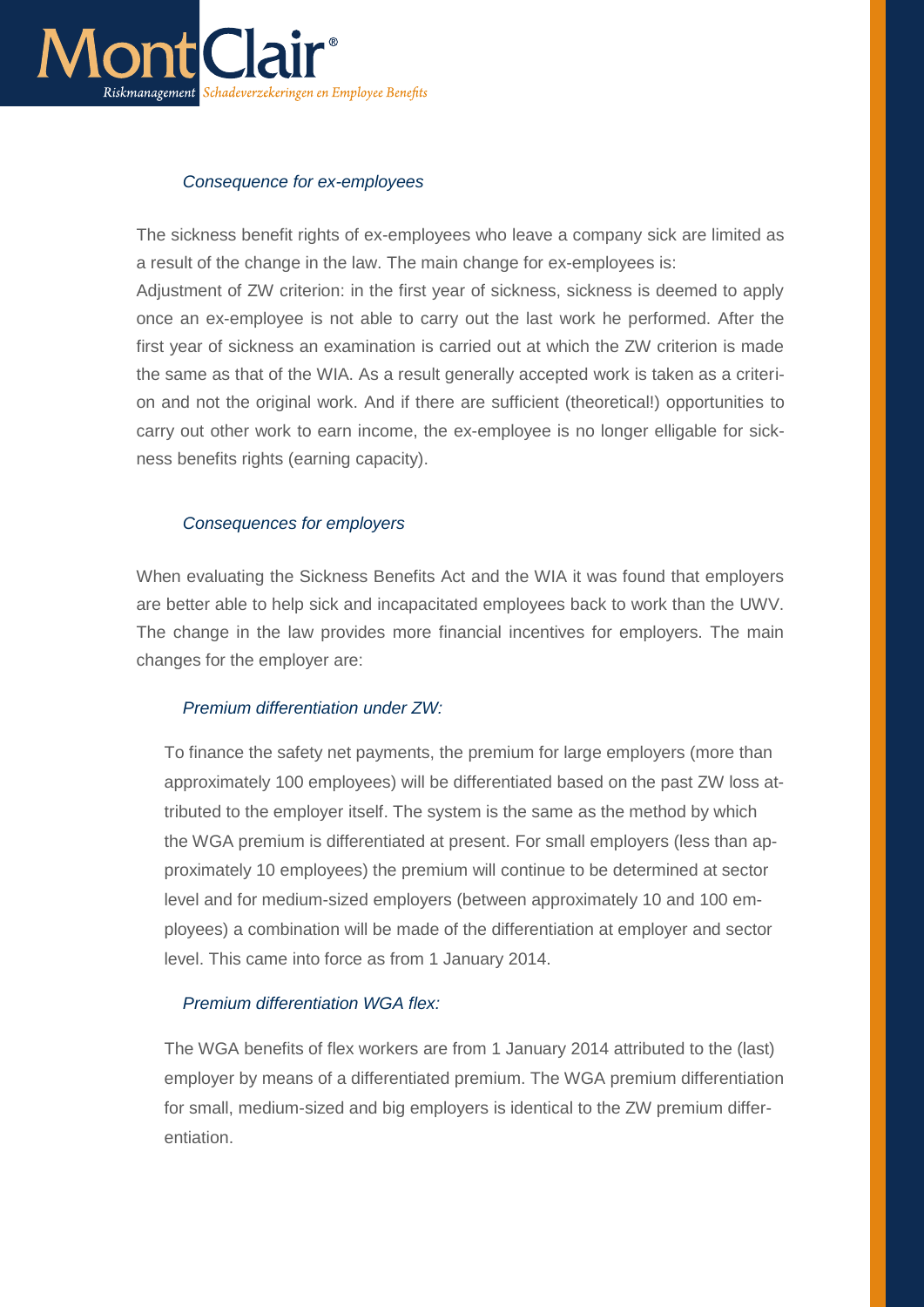

It is possible to execute the ZW oneself. You can choose to bear your own ZW risk. You then no longer have to deal with the ZW premium differentiation.

If you remain a WGA own risk bearer, as from 1 January 2016 you will have to decide whether you wish to extend the risk with the WGA flex or wish to return to the public insurance with the UWV. In the latter case you do not pay the minimum premium, but any WGA safety net payments to your ex-employees may lead to a higher public premium.

#### *ZW own risk bearer status*

Because from 1 January 2014 the Sickness Benefits Act (ZW) and WGA charges for flex workers are attributed directly to the former employer, you have every interest in limiting this loss as far as possible. In case of public insurance with the UWV, you will only have control over this loss while the employee is still employed. After that the UWV takes over the re-integration and you are charged for the costs of sickness benefits, WGA and re-integration via the differentiated premiums.

You can however, choose not to be dependent on the UWV and to take control of the re-integration yourself or outsourcing it to a third party. You then opt for ZW own risk bearer status. In that case no differentiated ZW premium is to be paid, but you bear directly the risk of ZW benefits that will have to be paid out in the future.

You can also insure this risk. In addition to the financial risk this also covers the execution of ZW own risk bearer status. Just as for the WGA you will have the option to become an excess bearer for ZW twice a year (as of 1 January and 1 July).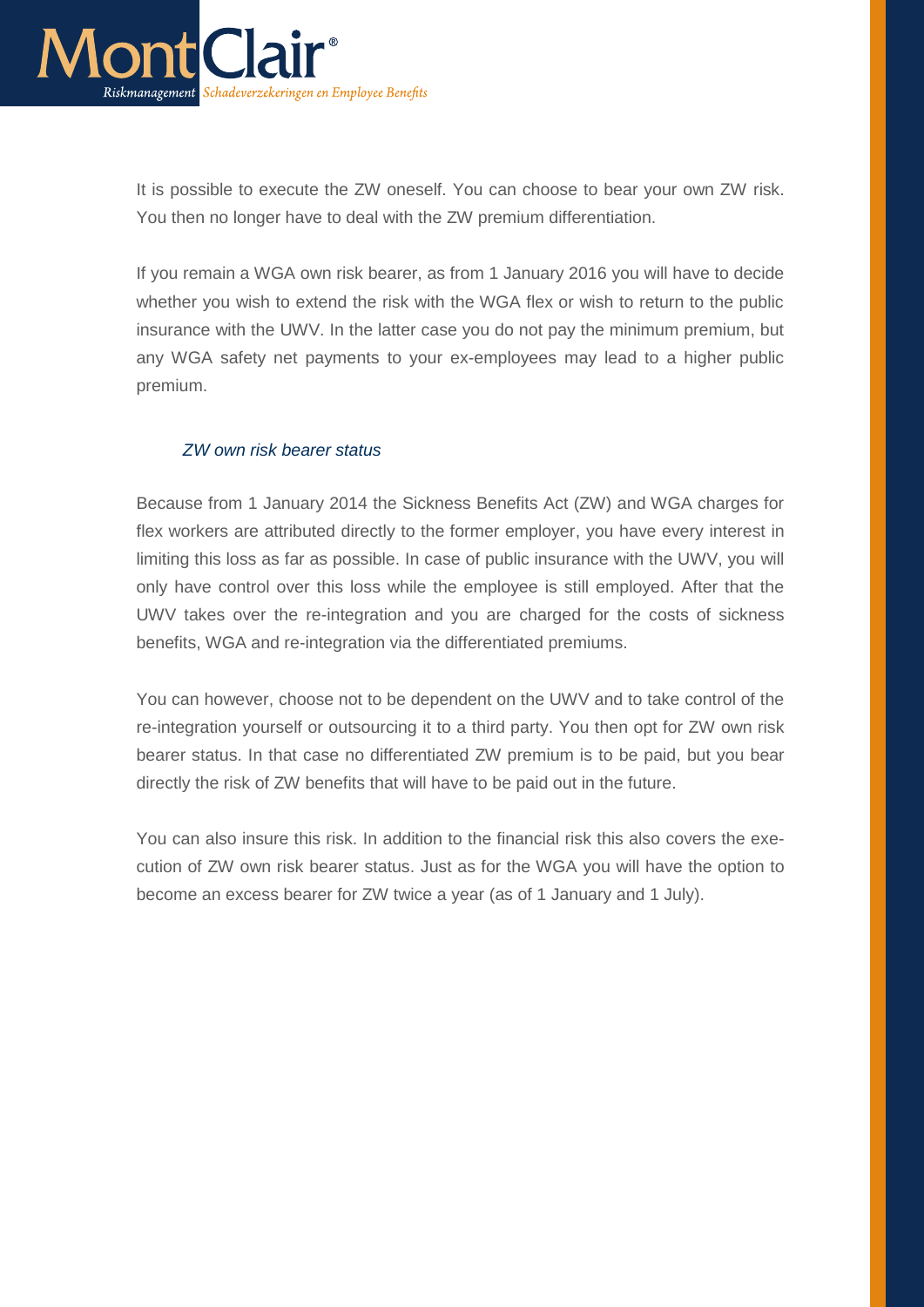

# <span id="page-36-0"></span>**5. Medical**

As of  $1<sup>st</sup>$  January 2006, a new insurance system for curative healthcare came into force in The Netherlands. Under the new Health Insurance Act (Zorgverzekeringswet), all residents are obliged to take out a health insurance. The new system is a private health insurance with social conditions. The system is operated by private health insurance companies; the insurers are obliged to accept every resident in their area of activity. A system of risk equalization enables the acceptance obligation and prevents direct or indirect risk selection.

The insured pay a nominal premium to the health insurer. Everyone with the same policy will pay the same insurance premium. This contribution differs from insurer to insurer and varies from  $\epsilon$  1.200,- to  $\epsilon$  1.400,- per annum. In addition an incomerelated contribution is payable of 7.5% of taxable income to a maximum wage of € 51,976.- Employers are required to reimburse the employee this contribution in full. This employer's contribution is taxable income to the employee. As from January 1, 2008 an excess for each insured was introduced  $(\in$  375.- in 2015). This excess must be paid by the insured, before the benefits of the insurance can apply. The excess does not apply to general practitioner care, maternity and obstetrician aid and to compensations from additional insurances. Chronically ill patients and disabled persons can be partially compensated.

The health insurance comprises a standard package of essential healthcare. The package provides essential curative care tested against the criteria of demonstrable efficacy, cost effectiveness and the need for collective financing. All insurers offer additional insurance packages to make it possible for the insured to enhance the level of coverage or to add dental care to his package. Glasses and contact lenses are usually included on a limited basis.

At the  $1<sup>st</sup>$  of January of each year the employee can choose where he wants to be insured for his health insurance. Aspects that play a role in this decision are:

- **•** the level of the basic contribution
- the performance of the insurer
- the level and cost of the additional packages.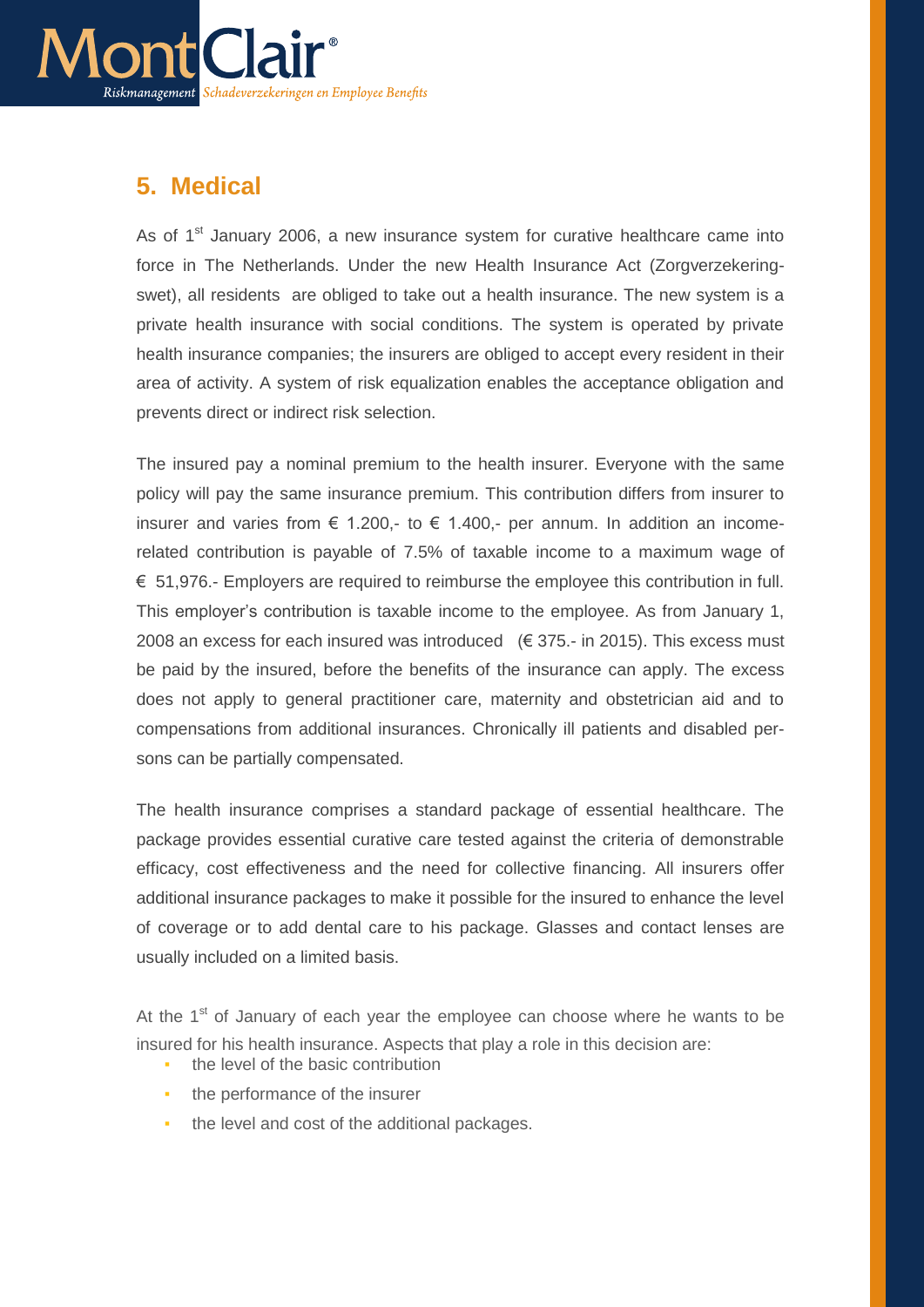

Employers offer group health plans to their employees; who are however not obliged to participate. Such group plans offer a discounted basic contribution. The maximum discount is, by law, 10%.

# <span id="page-37-0"></span>**6. Funding**

The benefits described above, especially the retirement and survivor's benefits, are principally based upon the "deferred annuity" approach.

This means that, for each individual, an annuity is calculated to which he or she would be entitled at the retirement date, in accordance with the formula used in the contract. A retirement or a survivor's annuity, once promised is an irrevocable right in accordance with the provisions of the Pension Act. It needs to be funded based on "allocated funding".

A contribution is calculated on behalf of each individual for the annuity as at the retirement date. This contribution will ultimately lead to a technical reserve which, at the retirement date and in accordance with valid actuarial principles, should be sufficient to pay a lifelong guaranteed annuity. The same principle is used in funding survivor's pensions.

The principal assumptions used in the calculation of this contribution are:

- **•** the return on the investment
- **•** mortality

 $\overline{a}$ 

administrative costs.

The return on the investment, for calculation purposes, (the so-called mathematical interest rate) has been set on  $3\%$ <sup>4</sup>. Based on the very low interest rates, insurance companies started in 2011 to reduce the mathematical interest rate to 2.5% for new business and renewal of existing pension schemes.

Mortality is usually based on tables, issued every five years by The Netherlands Society of Actuaries.

*<sup>4</sup> In 1999 the Insurance Chamber prescribed a reduction of the institutional rate of interest from 4% to 3%. However old group insurance contracts can still be based on 4%.*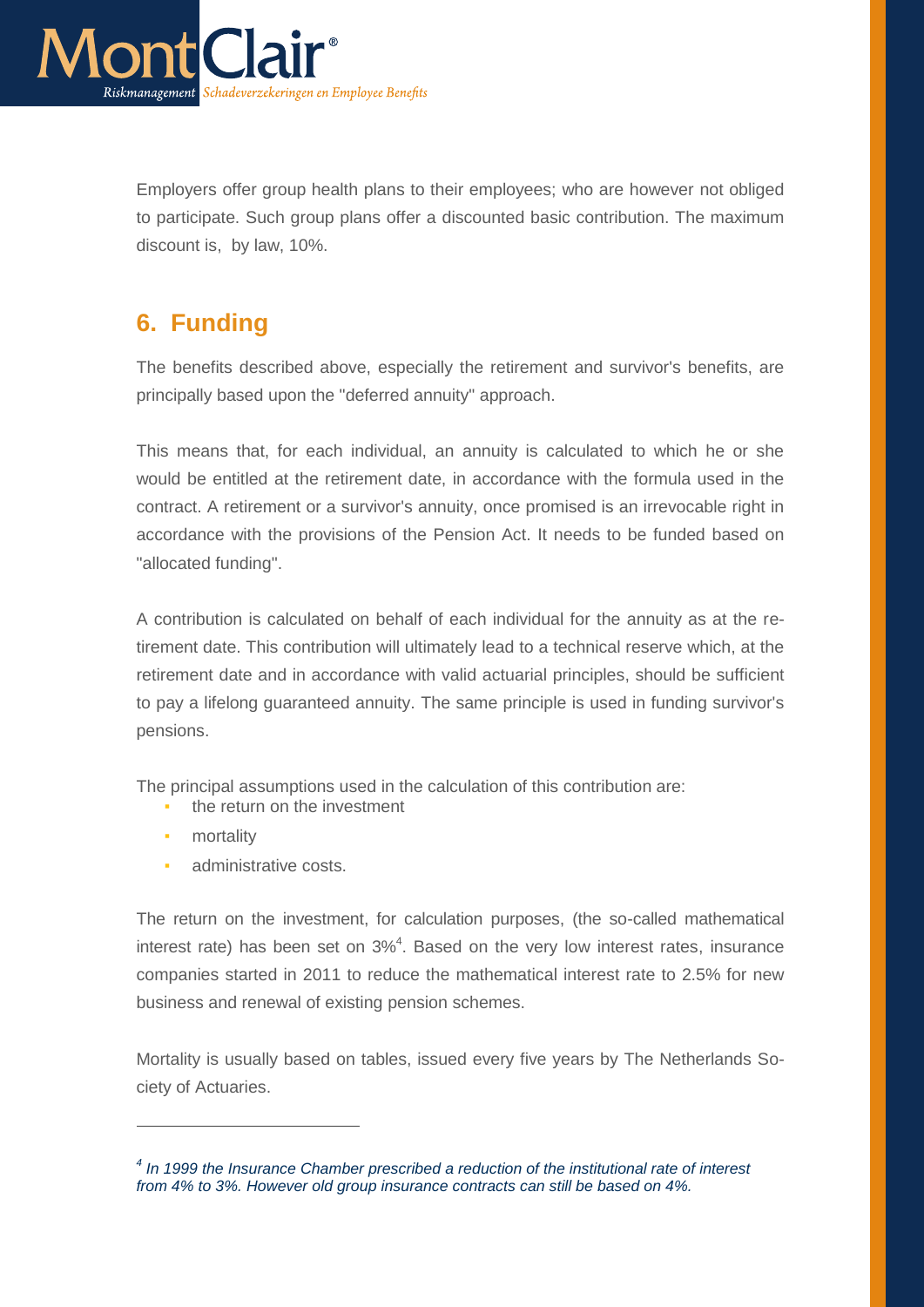

The administrative costs differ from institution to institution.

Any increase in the annuity, due to salary increases, is considered as an independent annuity, requiring its own mathematical reserve.

The contribution(s) for the supplementary benefit(s), together with the initial contribution, result in the total contribution for an individual. The sum of all these contributions results in the total gross cost to be paid by an employer and the employees to a pension scheme.

Investment earnings in excess of the assumed interest (3% or 2.5%) will normally flow back into the pension scheme or to the employer, and might so be used to elevate pensions in payment and pensions of persons who left the employer before retirement or are used to reduce the overall cost of the scheme.

If pensions are provided for by means of a company pension fund, then this surplus interest will normally flow back into the pension fund, forming an "extra" reserve to be used for different purposes in relation to the pension fund, such as indexation, plan improvements, etc.

The systems offered by insurance companies to reimburse excess yield, either to an employer or to a pension fund, which has reinsured its pension commitments, are following:

- a. the UL discount system
- b. the excess yield system
- c. the separate account system.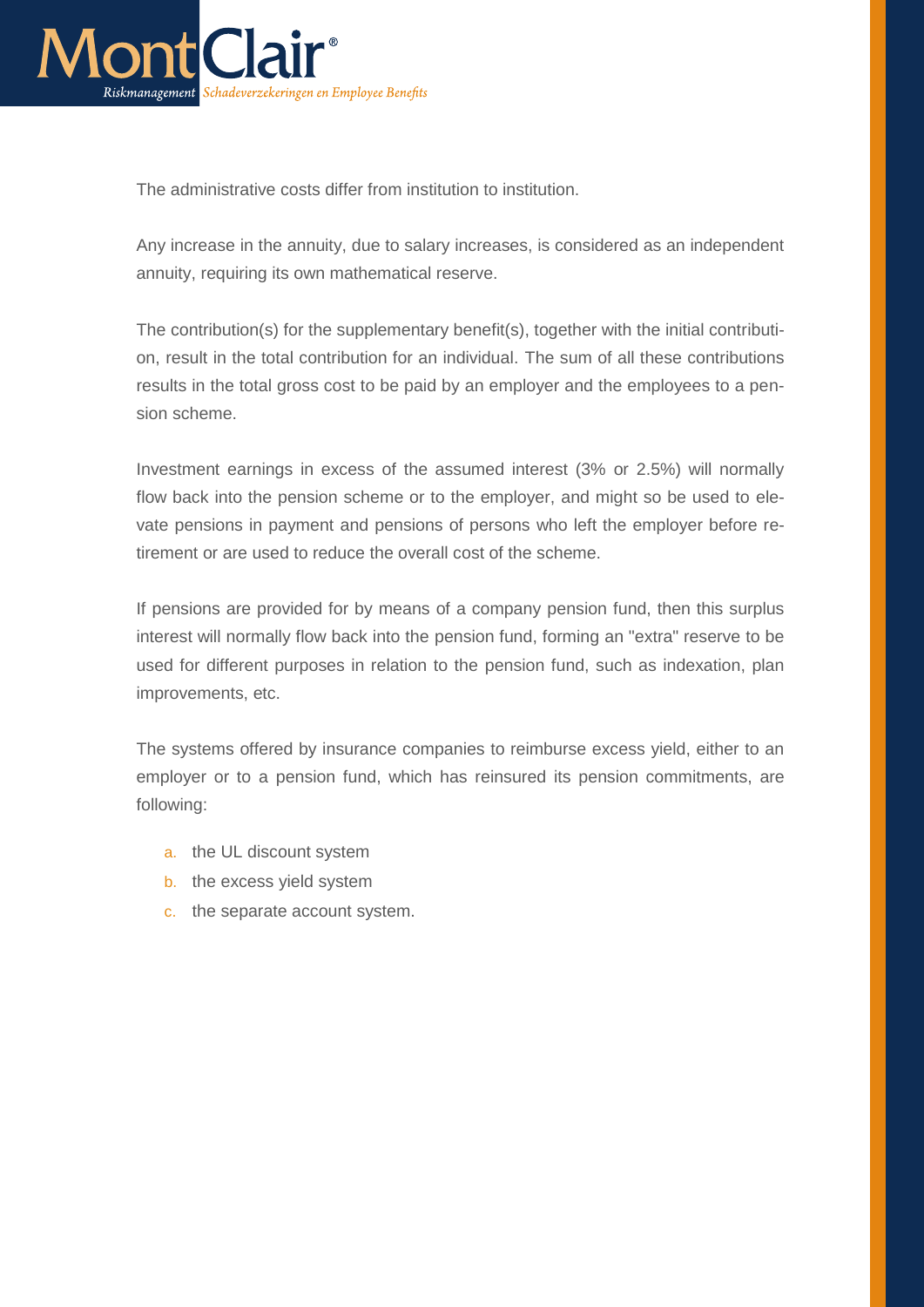

#### *a. The UL discount system:*

The UL discount system starts from the premise, whereby each contribution is invested in a 10-year loan to be annually redeemed in equal parts. Each redemption is reinvested in such a way that, after 7½ years, the return on the investment is 3%. If the initial contribution is paid for a 35 year-old, with a duration of 30 years, whereby the "used return" at the moment at which the contribution is paid is 7%, then the average interest rate according to the UL discount formula is 5%. The return is based on investment in State-Loans. Based upon this method, the accrued interest over 10 years is paid up front as a discount to the contribution. This discount, calculated at 5%, amounts to about 22% of the gross premium. The discount is applied to the premium, minus a volume discount, if any; the discount can vary from company to company.

After the contract has been in force for 11 years, an additional bonus payment becomes available, if the contract is to be continued for at least another period of five years. The bonus is determined by taking account of:

- **•** the invested mathematical reserve in relation to the gross premium
- the UL discount percentage at the date of bonus crediting
- the period for which the contract has been in force.

The level of the bonus increases from the first bonus year to the 11th bonus year.

#### *b. The excess yield system:*

With this system, the excess interest is remitted annually, depending on the interest actually received in a certain year. This is instead of the payment of a discounted value of future excess interest as in the discount system (described in a.).

The determination of the excess yield, however, is based upon the investment principally described in a., taking into account the "realised return" on the reserves invested in the year in which this yield is earned, assumed these have been invested in Loans of the Kingdom of The Netherlands. The investment costs met by the carrier and a guaranteed premium are normally deducted from the excess yield.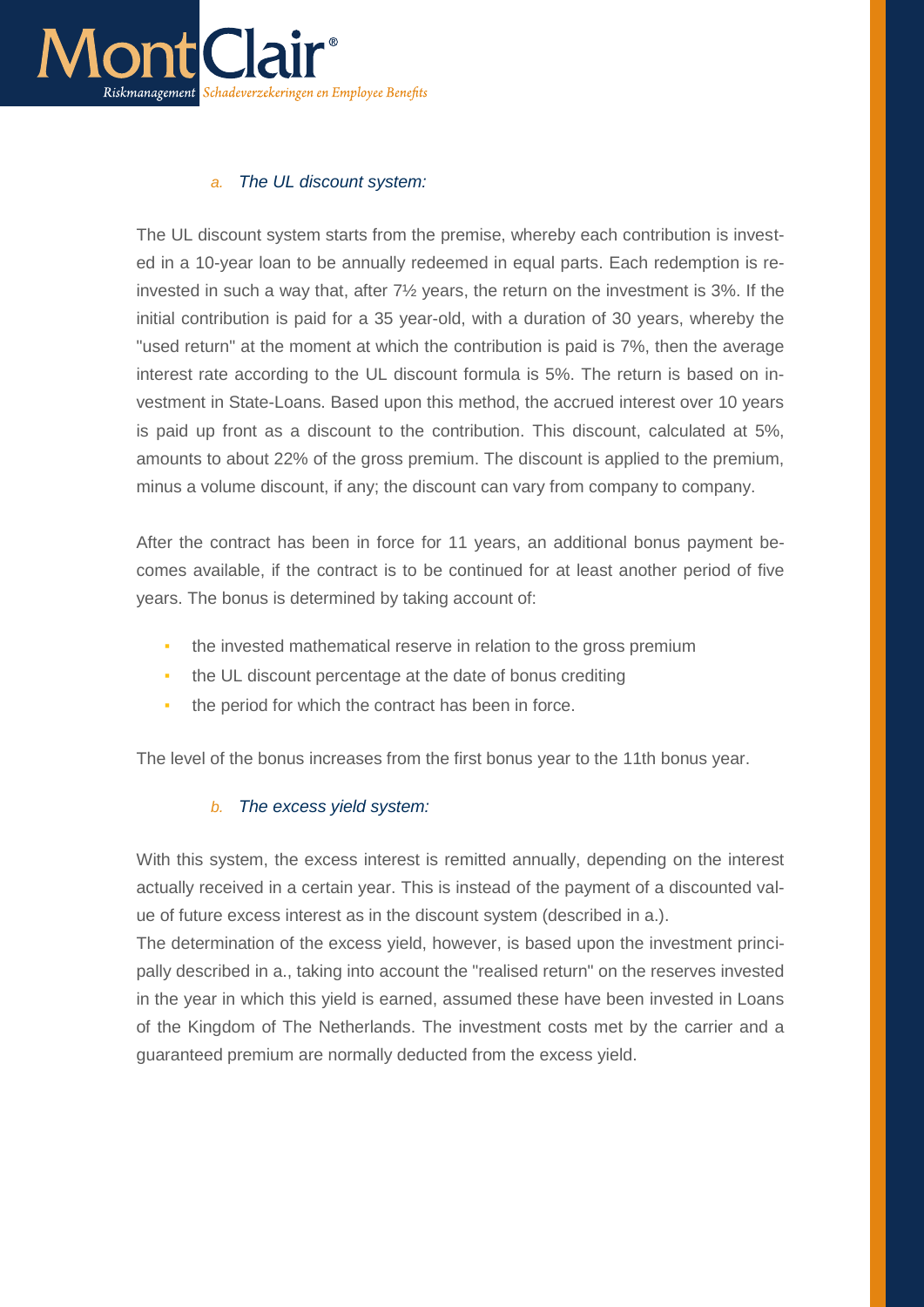

#### *c. The separate account system:*

This system is similar to that described under b. The excess yield is paid annually in relation to the interest actually received in a given year. The difference, however, is that the value of the excess yield is not determined by the UL formula, but reflects the real return on the investments in that year, whereas the reserves have been invested in a separate fund, separated from the other investments of the insurer.

As with the earlier remark on the negotiations of the terms of insurance contracts, it is also of vital importance that the terms of funded systems should be thoroughly negotiated. It should be mentioned, however, that the choice of the system is strongly influenced by the volume of the contribution to be paid.

# <span id="page-40-0"></span>**7. Employee's contribution**

Pension plans are commonly contributory for the employees. The employees usually pay 1/3 of the overall contribution, expressed as a percentage of pensionable salary. A percentage of 4 to 6 (depending on the level of the plan) is considered as usual.

# <span id="page-40-1"></span>**8. Transfer of pension value at switching jobs**

Every employee has the right at switching jobs to transfer the value of his or her accrued pension to the pension plan of the new employer. In case the new plan is a final pay plan, the value is converted into extra years of service under the new plan, which years have also to be taken into account at salary increases, thus creating extra past service liabilities for the new employer. Value transfer is a legal right of the worker if applied for within 6 months after recruitment. The costs are borne by the new employer.

Pension funds and insurers are allowed to transfer the value to a foreign pension plan, provided that the foreign pension plan meets certain conditions. In any case, permission of the fiscal authorities and De Nederlandsche Bank (DNB) is necessary.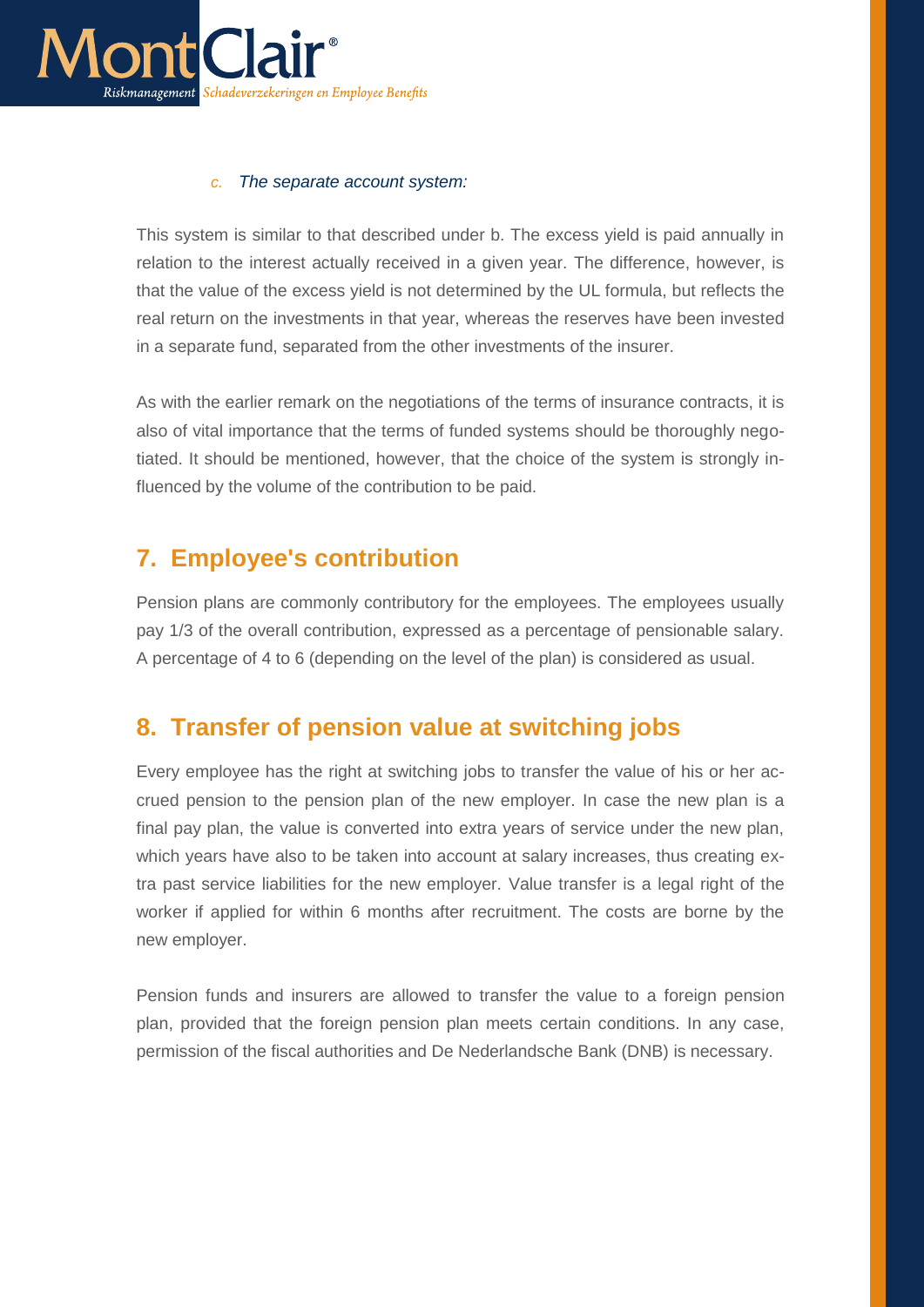

# <span id="page-41-0"></span>**9. Taxation**

Employee contributions towards a pension plan are fully tax deductible for income purposes, if certain conditions are met.

A pension plan should therefore provide exclusively, or almost exclusively, retirement or disability pensions to employees, widow's pensions to their widows, widower's pensions to their widowers, partner pensions to their partners and orphan's pensions to those orphans qualifying for this benefit.

These pensions, including social security entitlement, should not exceed 100% of full salary when retiring. Under some circumstances a pension exceeding 100% is acceptable. Survivor's pension is maximized to 70% of last earned salary incl. social security.

Employee contributions towards a life insurance plan should, therefore, be paid out of income after tax. Employer contributions for pensions rank as a legitimate expense in arriving at tax profits. They are not considered as additional income to an employee. Employer contributions towards a life insurance plan would however be considered as additional income to an employee.

The total employer's contribution is considered as corporate expense.

# <span id="page-41-1"></span>**10. The Insurance and Investment Markets**

## <span id="page-41-2"></span>The Insurance Market

The insurance market is highly developed. There are approximately 10 insurance companies offering services in the field of occupational pension plans, all of them compete for business based on their rates, charges, level of services and investment performance. The services offered vary from a complete package (insurance, administration and investment in one) to unbundled services in the different areas. For larger plans often segregated accounts or delegated self-insurance are offered.

For early retirement plans, unit-linked approaches, where the employee himself can decide in which fund(s) the savings on his behalf have to be invested, are becoming increasingly popular.